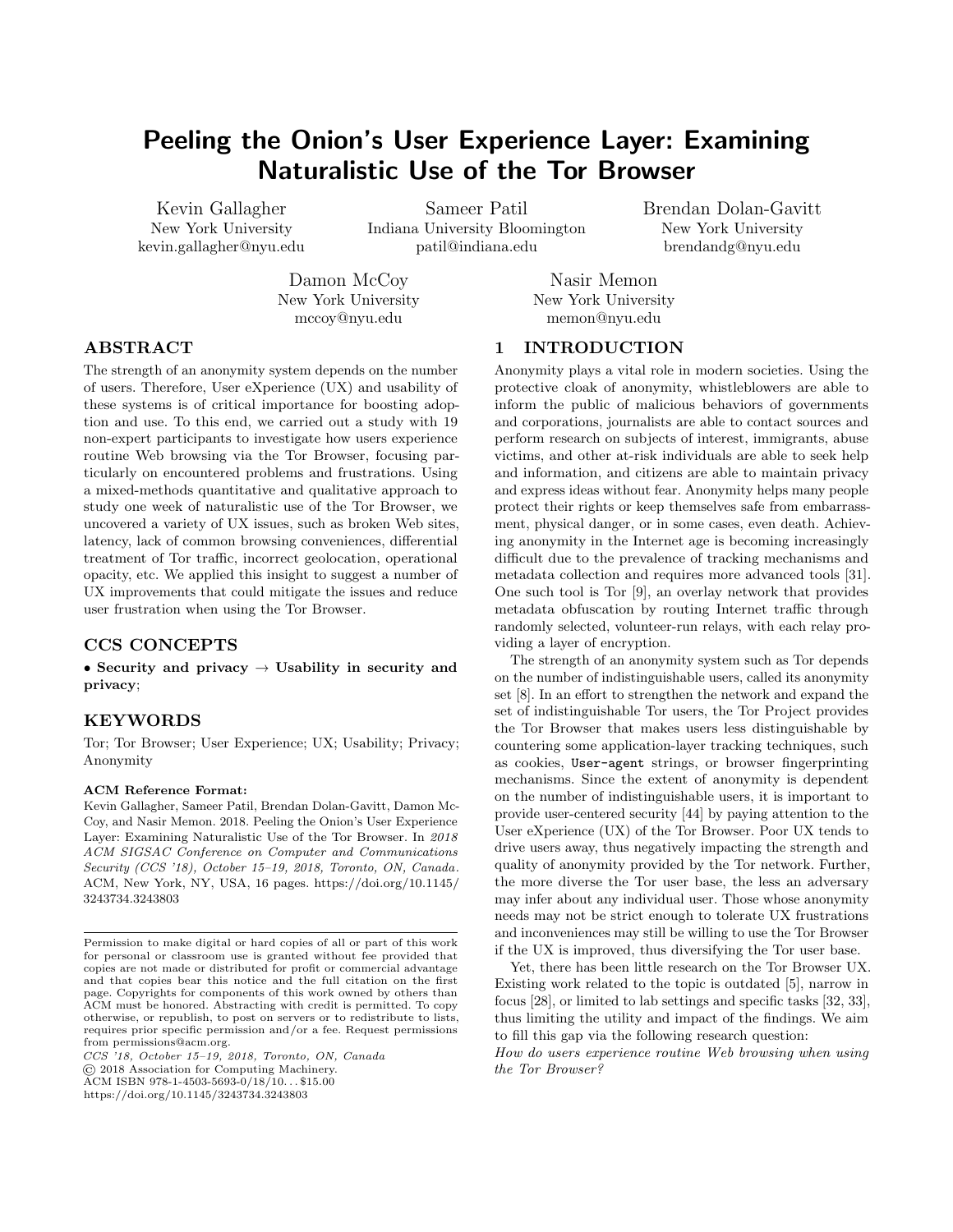We addressed this question via a study that examined the use of the Tor Browser in a naturalistic setting for a period of one week, focusing particularly on identifying frustrations, confusions, and problems. To this end, we collected quantitative and qualitative data on the use of the Tor Browser for routine Web browsing and online tasks. Based on 121 questionnaire responses, 11 interviews, and 19 write-ups from 19 study participants, we report on a number of UX issues, such as broken Web sites, latency, lack of common browsing conveniences, differential treatment of Tor traffic, incorrect geolocation, operational opacity, etc. Specifically, we make the following contributions:

(1) Detailed account of naturalistic use of the Tor Browser.

We collected data regarding Tor Browser usage for routine online activities in a naturalistic setting, uncovering a number of important UX issues.

- (2) Suggestions for improving the Tor Browser UX. Grounded in the UX issues encountered during our study, we identify and outline several practical solutions and design guidelines to address and mitigate the problems and improve the UX of the Tor Browser.
- (3) Method for privately collecting naturalistic quantitative data on the Tor Browser UX at scale. Our method for collecting quantitative UX data on Tor Browser usage could be deployed to allow privately gathering naturalistic data at scales significantly beyond those possible in typical laboratory studies.

In the sections that follow, we first summarize prior related research on the UX, usability, and users of Tor. We then describe our method, including study setup and sample. Next, we present and discuss the quantitative and qualitative findings on the Tor Browser UX. We discuss application of the findings to derive practical suggestions for improving the UX of the Tor Browser to help expand its user base and support non-experts. Finally, we point out important limitations of our study along with potential avenues for future exploration.

#### 2 RELATED WORK

As Dingledine and Mathewson observed [\[8\]](#page-11-1), the strength of an anonymity system depends on the number of users, thus highlighting the importance of UX and usability for these systems. Yet, in contrast to the large body of work on its technical aspects, such as attacks, defenses, measurements, etc. [\[19,](#page-11-3) [21,](#page-11-4) [22,](#page-11-5) [24,](#page-11-6) [29,](#page-12-5) [35,](#page-12-6) [39,](#page-12-7) [43\]](#page-12-8), relatively little research has focused on the UX and users of Tor. Existing research on the user aspects falls under three main themes: UX of anonymity systems and the Tor network, UX of the Tor Browser in particular, and attitudes and practices of Tor users.

#### 2.1 UX of Anonymity Systems

Köpsell et al. [\[27\]](#page-11-7) performed one of the first studies on the UX of anonymity systems by introducing latency 'shocks' for the period of one month into 'AN.ON,' an early anonymity network. These shocks occurred every 105 minutes, lasting for 15 minutes on each occasion. The results of the study indicated that the number of users who leave an anonymity network because of latency is linearly correlated to the amount of latency for latency periods lasting fewer than 60 seconds. In the same vein, Fabian et al. [\[11\]](#page-11-8) attempted to quantify the latency introduced by Tor and the corresponding loss of user requests. They discovered that the median load time for a Web page over Tor was 5 times higher when compared to a direct connection, and the Domain Name System (DNS) requests were 40 times slower. These measurements led them to conclude that 74% of requests over Tor would be canceled, causing significant user frustration. In 2014, Griffith [\[16\]](#page-11-9) examined the data on the Tor Metrics Web site and concluded that Tor achieves less than 2% of the throughput of non-Tor bandwidth which has remained relatively constant for small files (when normalized by non-Tor bandwidth). Tor performance for large files is however steadily improving, albeit slowly.

Due to its importance for an acceptable UX, reducing latency is an important topic of investigation. Jansen et al. [\[20\]](#page-11-10) implemented KIST, a kernel-informed socket management algorithm which dynamically computes the amount of data to write to a given socket. In a limited trial, KIST was shown to reduce congestion by over 30% and latency by 18%, thus increasing overall network throughput by nearly 10%. Later, Jansen and Traudt [\[23\]](#page-11-11) confirmed similar performance improvements in a real-world deployment of KIST within a portion of the Tor network. Geddes et al. [\[14\]](#page-11-12) proposed the Avoiding Bottleneck Relay Algorithm (ABRA) which utilizes messaging between clients and relays to facilitate path selection in a manner that avoids over-utilized nodes, achieving nearly 20% increase in network utilization compared to vanilla Tor. Despite such efforts, latency is to be an issue for Tor users even today and addressing latency in the Tor network is a priority for the Tor Project [\[10\]](#page-11-13).

#### 2.2 UX of the Tor Browser

In addition to the network based approaches mentioned above, researchers have examined UX and usability considerations from the user point of view. One of the very first such efforts was a cognitive walk-through of four configurations of the Tor software performed by Clark et al. [\[5\]](#page-11-2). Several user interface improvements were proposed based on the difficulties users encountered while performing the study tasks. However, these results are no longer applicable as Tor has since switched to the Tor Browser as the user-facing front end for the Tor network.

Norcie et al. [\[33\]](#page-12-4) identified the challenges individuals face in adopting and using the Tor Browser, $<sup>1</sup>$  $<sup>1</sup>$  $<sup>1</sup>$  from installation</sup> through to browsing. Nearly 2/3rds of the participants in the laboratory based investigation involving 25 undergraduate students faced problems while installing or using the Tor

<span id="page-1-0"></span> $^{\rm 1}{\rm At}$  that time, the Tor Browser was referred to as the Tor Browser Bundle.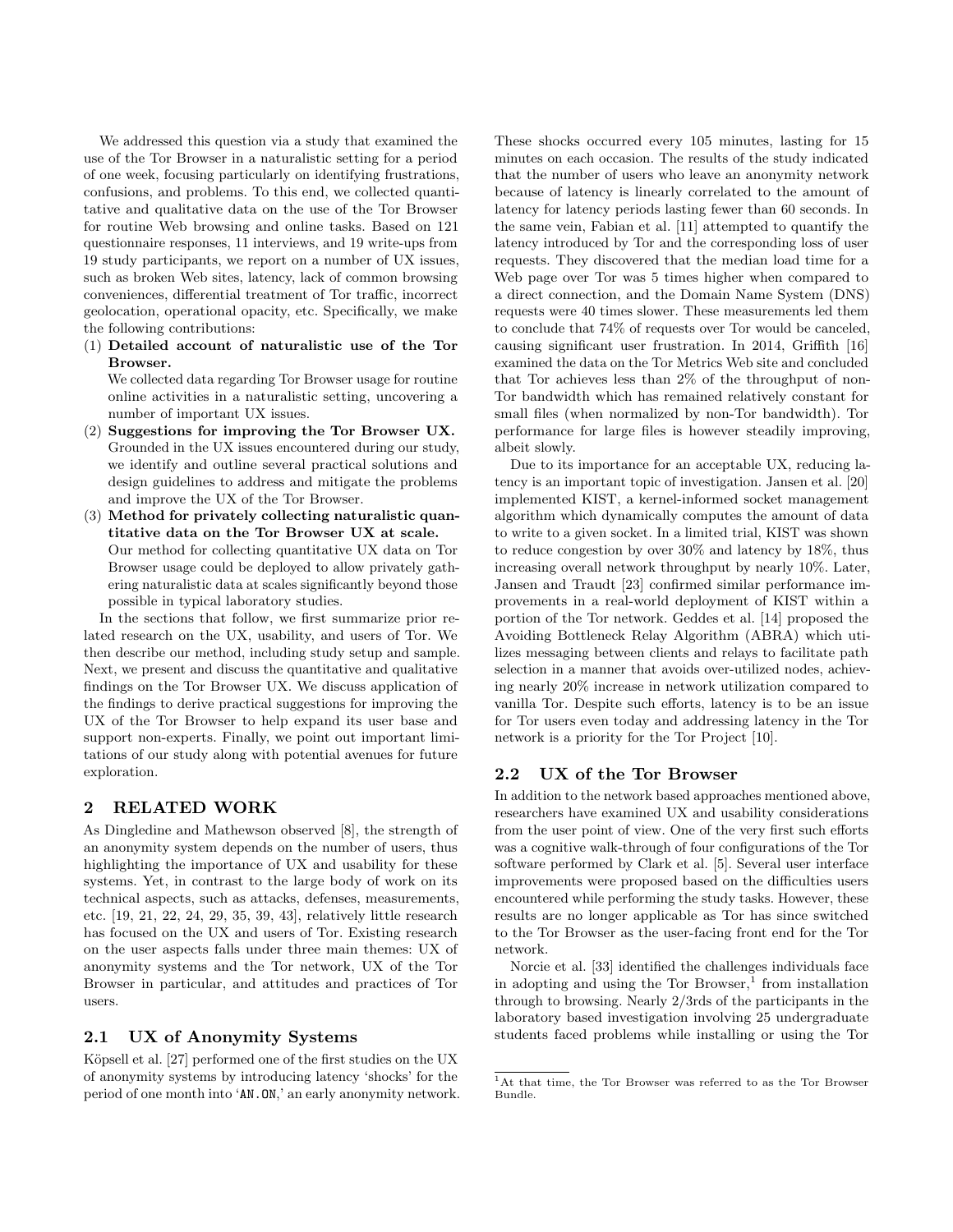Browser. Norcie et al. proposed various interface modifications to address the uncovered problems, leading to notable UX and usability improvements [\[32\]](#page-12-3). Similar to Norcie et al., our goal was to uncover challenges and problems that led users to abandon the use of the Tor Browser for the task at hand. However, the participants of the studies of Norcie et al. [\[32,](#page-12-3) [33\]](#page-12-4) used the Tor Browser in a laboratory setting for a short time, performing specific tasks dictated by the researchers. In contrast, our study examined use of the Tor Browser in a naturalistic setting for routine online tasks over a significantly longer period of one week.

On a different note, Victors et al. [\[40\]](#page-12-9) proposed a DNS for onion services implemented as a Tor Browser plugin called OnioNS. OnioNS utilizes Tor network nodes and the Bitcoin mining system to assign human readable domain names to Tor Onion services, thus improving the UX by allowing individuals to access these services without the need to enter long cryptographically generated onion service names.

## 2.3 Tor Users

Improving the Tor Browser UX requires understanding the characteristics, attitudes, and needs of the Tor user population. In this regard, McCoy et al. [\[30\]](#page-12-10) analyzed the traffic from an entry guard and an exit node under their control, finding that many Tor users came from Germany, Turkey, and Italy. They further discovered that a large amount of sensitive information was sent over the Tor network in plaintext. An investigation of the privacy perceptions of Americans following the government surveillance revelations of Edward Snowden found that 34% of those who were aware of the matter made greater efforts to protect their online personal information. Yet, only 2% of these individuals reported using anonymity software such as Tor. Forte et al. [\[12\]](#page-11-14) reported that maintaining anonymity via Tor is used by some contributors to open collaboration projects (such as Wikipedia) in order to guard against risks, such as surveillance, harassment, violence, reputation loss, etc. Gallagher et al. [\[13\]](#page-11-15) found that experts and non-experts approach Tor use in notably distinct ways and exhibit differences in understanding of Tor operation and threat model. They noted that the simplicity and misunderstandings of non-experts in particular could jeopardize anonymity due to a false sense of security. In a similar vein, Winter et al. [\[42\]](#page-12-11) found that users struggle to understand onion services and face issues in navigating to these resources and determining their authenticity.

## 3 METHOD

We tackled our research objective by studying naturalistic use of the Tor Browser. In the following subsections, we describe the rationale behind our study design, details of participant recruitment and study deployment, and approaches used for data analyses, respectively.

#### 3.1 Study Design and Instruments

We wished to collect data from individuals as they used Tor Browser for their routine online tasks. To ensure sufficient data quality and quantity, we used three separate data collection mechanisms: opportunistically timed short online questionnaires, open-ended written self reports, and one-on-one semi-structured interviews. Collectively, the three approaches were designed to meet the following requirements:

- Use a lightweight mechanism with minimal burden that does not require instructions.
- Respect privacy by avoiding capturing screens and URLs (unless provided voluntarily).
- Be independent of a specific place or time, thus allowing collection to occur at the participant's convenience.
- Capture sufficiently detailed information (as in a controlled laboratory setting).
- Span a reasonable period that constitutes extended use.

Specifically, we designed three online questionnaires to gather information whenever participants experienced a problem with the Tor Browser. Each questionnaire asked for the nature and details of the problem along with the option to provide the Web site(s) involved. If no problem was encountered, the questionnaire could be closed without answering. The questionnaires respectively targeted the following three circumstances: ending a Tor Browser session (Tor Browser Questionnaire), switching from the Tor Browser to another browser (Switched Browser Questionnaire), and starting a new browsing session directly with a non-Tor browser (Other Browser Questionnaire). The questionnaires are included in Appendix [A.](#page-13-0)

In a laboratory setting, researchers have direct access to the participants and can trigger data collection upon observing relevant participant actions. In contrast, in a naturalistic setting, it is not straightforward to seek questionnaire input at the most opportune time. Relying on participants to remember to fill out a questionnaire each time they encounter a problem is unreliable. However, continually monitoring user activity to detect when an issue is encountered can be invasive and difficult. We addressed this aspect via a processmonitoring Python script that kept track of the creation and termination of the following browser processes: Tor Browser, Firefox, Chrome, Opera, Safari, and Edge. To detect browser processes, we used the psutil library [\[37\]](#page-12-12). For Windows, simply checking the existence of the browser process was sufficient to know whether the participant closed the application. On Mac computers, however, processes continue to run in the background even after closing the window(s) associated with them. Therefore, the Mac script used the Quartz library, which is part of pyobjc [\[34\]](#page-12-13), to monitor active windows associated with each process. If the number of active windows fell below a pre-determined threshold unique to each browser. the browser was marked as closed. The thresholds for each browser were determined by counting the number of active browser windows with visible windows open and closed.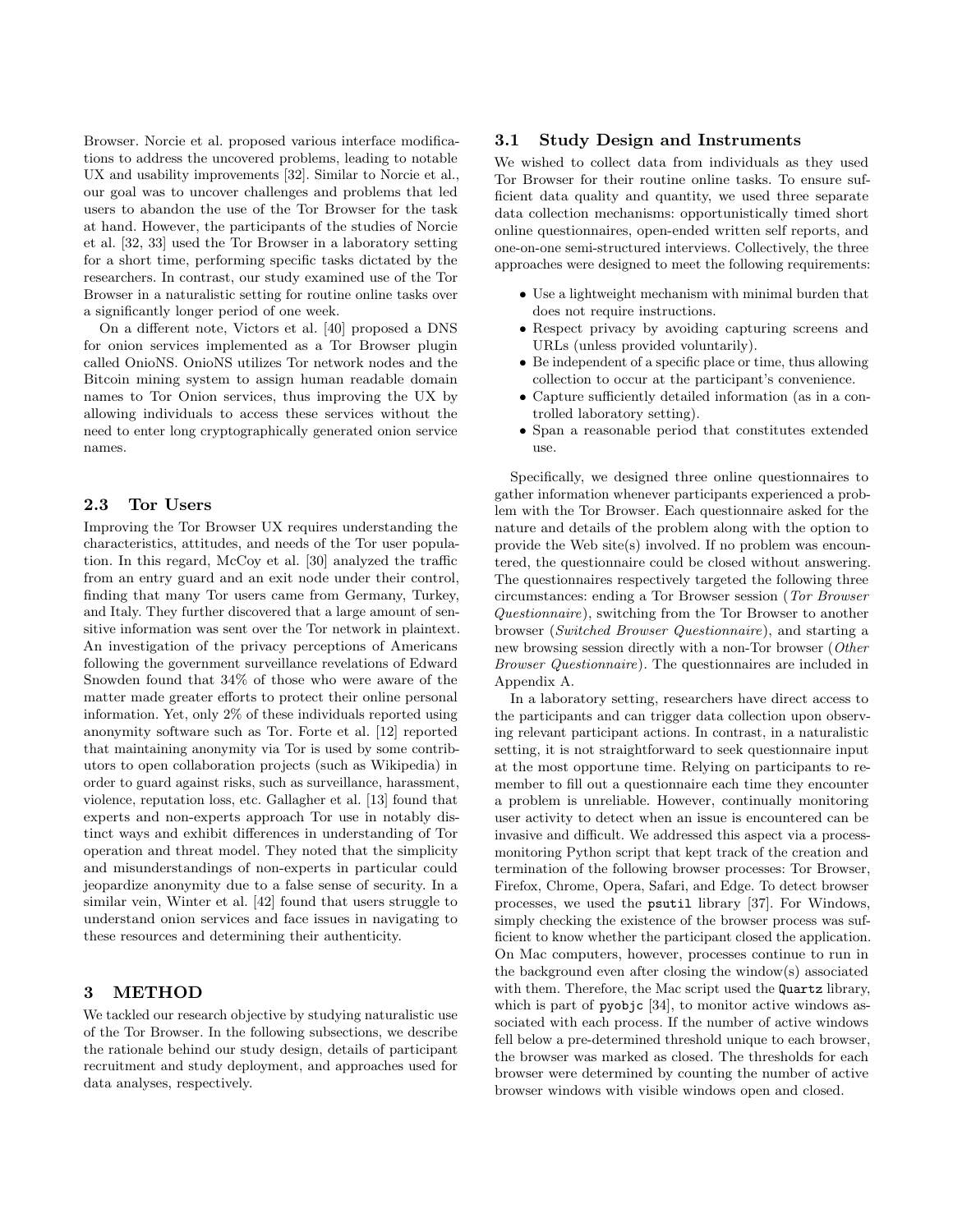<span id="page-3-0"></span>

#### Figure 1: State and logic flow of the browser monitoring script used to select and present the appropriate questionnaire.

When the script detected that any of the browser processes were terminated, it launched the appropriate questionnaire according to the following rules:

- If Tor Browser was running and no other browsers were running, launch the Tor Browser Questionnaire.
- If Tor Browser was running along with another browser, launch the Switched Browser Questionnaire.
- If Tor Browser was not running and any other browser was running, launch the Other Browser Questionnaire.

Additionally, if no browser was closed within a 24-hour period, the script launched the Tor Browser Questionnaire. Figure [1](#page-3-0) shows the script logic used to select the questionnaire to present. Source code for the script is available on GitHub[2](#page-3-1) and was made available to study participants.[3](#page-3-2)

To complement the insight captured via the questionnaire, we obtained detailed qualitative data in two ways. At the end of the study, participants provided 2-3 page write-ups reflecting on the experience of using the Tor Browser for routine online tasks (see Appendix [C](#page-14-0) for the instructions provided for the write-up). In addition, we conducted brief 10-minute semi-structured interviews asking participants about the UX and challenges of using the Tor Browser (see Appendix [B](#page-14-1) for the semi-structured interview guide). The write-ups and interviews served to provide context, add nuance, and corroborate information gathered via the other mechanisms.

#### 3.2 Study Procedures

The study was deployed as an assignment within an undergraduate course in the Department of Information and Library Science at Indiana University Bloomington. This sample is similar to those in previous works [\[13,](#page-11-15) [32,](#page-12-3) [33\]](#page-12-4) and is composed of novice and non-expert users of the Tor Browser, a population whose adoption of Tor is particularly important for making Tor more inclusive and diverse in terms of its user base.

While the assignment counted toward 10% of the grade for the course, allowing the assignment data to be used for research purposes was optional and voluntary. Moreover, the grading and research aspects of the assignment were kept completely separate with the course instructor playing no part in the research and the researchers having no involvement in the grading. This separation allowed us to avoid potential coercion for research participation and prevent undue influence of grade considerations on the collected research data. To maintain anonymity during data collection, each participant was assigned a unique identifier composed of an alliterative adjective-noun pair, such as 'elegant eagle,' to be used as the participant ID when providing responses. Participants did not receive any compensation.

We first sought informed consent for study participation via a brief in-class presentation on assignment procedures and requirements followed by answering questions and providing clarifications as needed. Next, participants received detailed instructions to download and install the Tor Browser and our monitoring script. After installation, participants filled out a brief pre-study questionnaire (see Appendix [D\)](#page-14-2). Prior to

<span id="page-3-1"></span> $^2$ <https://github.com/kcg295/TorUsabilityBrowserSensor>

<span id="page-3-2"></span><sup>&</sup>lt;sup>3</sup>We recognize that participants without a programming background needed to trust that our code is not malicious or engage a trustworthy individual to audit the code.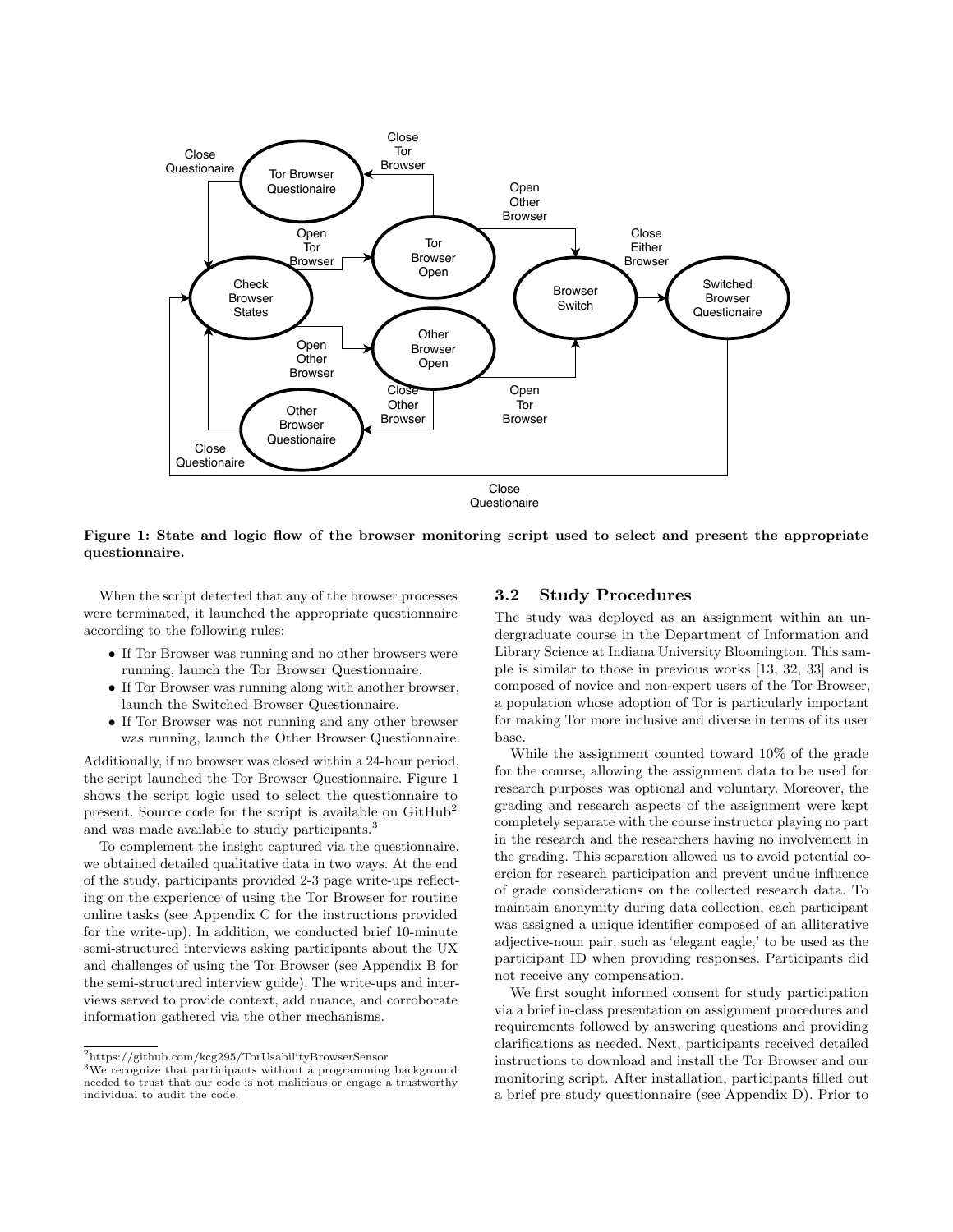the start of the study, we ensured that all participants had successfully installed the Tor Browser and the monitoring script and set the Tor Browser as default browser on their primary computer.

The study lasted for one week, beginning Monday and ending the following Sunday. For the entire week, participants were asked to use the Tor Browser for all online browsing activities just as they would use any other browser. As described above, our script monitored browser processes, presenting participants with appropriate online questionnaires.<sup>[4](#page-4-0)</sup> In some respects, our approach resembles the Experience Sampling Method [\[17\]](#page-11-16) used in other studies [\[6,](#page-11-17) [7,](#page-11-18) [36\]](#page-12-14). At the end of the one-week study period, participants were provided guidance to uninstall our monitoring script and the Tor Browser, if they desired. Within a few days of study completion, participants submitted 2-3 page reports on their use of the Tor Browser during the study. In addition, we interviewed those willing to talk to us about their experiences. Each interview was audio recorded, and the audio was destroyed after transcription.

All study procedures were reviewed and approved by the Institutional Review Boards (IRBs) of Indiana University and New York University.

#### 3.3 Data Analysis

A total of 19 students consented to participate in our research (8 female, 7 male, and 4 who did not provide demographic information) with ages ranging from 18 to 22 (average 20). Of the 15 participants who provided demographic information, one was Hispanic, two Asian, and the rest Caucasian. Only 3 of the participants indicated having used the Tor Browser prior to the study. Overall, we received 121 questionnaire responses (102 Tor Browser questionnaires, 13 Switched Browser questionnaires, and 6 Other Browser questionnaires) from 13 of the 19 participants (mean: 9.3, median: 6, and mode: 7 per participant across the 13 respondents). All 19 participants provided thorough post-study write-ups, and 11 of the 19 agreed to be interviewed.

3.3.1 Issue Categorization. In addition to choosing from the provided list of categories of issues, the online questionnaires allowed participants to enter open-ended text responses to describe the encountered problems. These open-ended responses were assigned one of the following seventeen labels generated after examining all collected responses:

- (1) Broken Web site
- (2) Unresponsive Web site
- (3) Streaming Content
- (4) Reduced Productivity
- $(5)$  Login
- (6) Browser Update Required
- (7) Browser Dependent Content
- (8) Shopping
- (9) Specific File Types
- (10) Latency
- (11) Inconvenience
- (12) Tor Traffic Block
- (13) CAPTCHAs
- (14) Geolocation
- (15) Browser Crash
- (16) Other
- (17) No Perceived Need for the Tor Browser

The above labels were generated by analyzing all of openended text responses across all questionnaires. Voluntarily provided URLs were used along with the open-ended text to generate the labels and them to responses. In 83 cases, the categories selected by the participants matched the labels assigned to the open-ended responses. In 26 cases, the openended responses and URLs led us to assign labels more specific than the categories chosen by the participants. In the remaining 12 cases, the text responses did not match the categories the participants selected in the questionnaires. In such cases, we labeled the issues according to the open-ended text.

After assigning labels to questionnaire responses, some labels were combined to reflect a higher-level issues, resulting in the following larger issues:

(1) Broken Functionality

The Web site or some functionality within the Web site was not accessible via the Tor Browser.

- (2) Latency
- The Tor Browser was unacceptably slow.
- (3) Differential Treatment

The Web site treated Tor traffic differently.

(4) Geolocation

The Web site provided content based on the locale of the Tor exit node which did not match the participant's locale.

- (5) Crash
	- The Tor Browser crashed or encountered an error.
- (6) Other

The participant reported an issue not specific to the Tor Browser.

For instance, the first 9 labels were combined under the Broken Functionality aspect. Table [1](#page-7-0) provides the full list of issues along with the respective underlying labels and counts.

#### 3.3.2 Qualitative Coding.

Qualitative data collected via write-ups and interviews was analyzed with techniques based on Grounded Theory approaches [\[15\]](#page-11-19). The first author began coding the qualitative data after completing the first interview, continuing the coding process throughout the qualitative data collection activities. The analysis utilized two stages of coding: open and axial. During open coding, data was coded sentence-by-sentence and codes were created without an initial hypothesis. The first author labeled each sentence with an underlying concept. Although more attention was given to UX-relevant codes, sentences were open coded even if they did not contain a UX issue. Subsequently, the codes were examined for similarity and connections and grouped together into overarching categories via axial coding. These categories were used to

<span id="page-4-0"></span><sup>4</sup>The questionnaires were hosted on Qualtrics: [https://qualtrics.com.](https://qualtrics.com)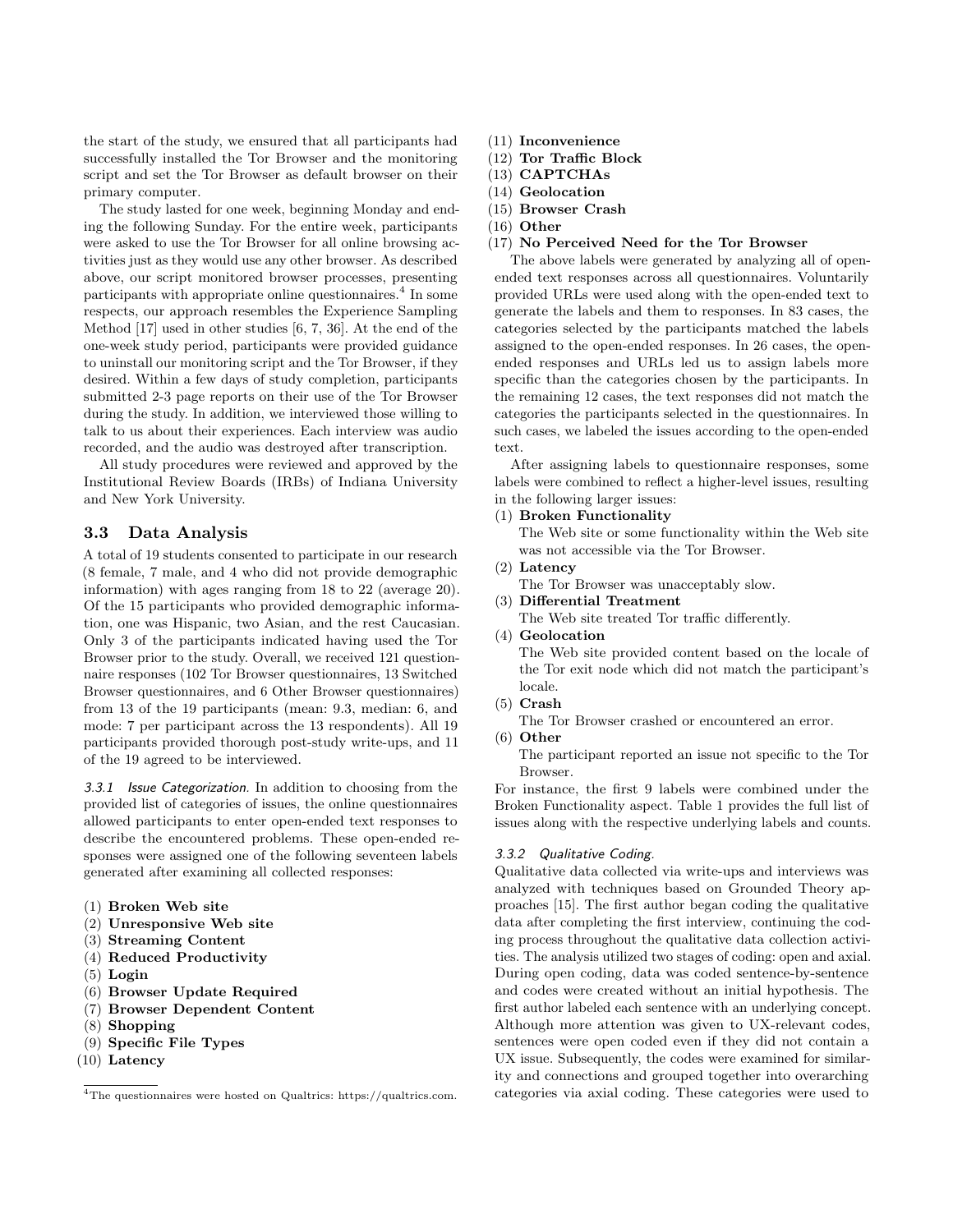generate insight pertaining to UX problems faced by our participants. All coding and categorization was done by the first author and verified independently by the second author. RQDA [\[18\]](#page-11-20) was used for carrying out the qualitative analyses.

#### 4 FINDINGS

Table [1](#page-7-0) provides quantitative details on the various issues reported in the online questionnaires broken down into the various types of problems falling under each issue. In the following subsections, we provide details regarding these issues uncovered by integrating the numeric counts with the insight gained from the analyses of the qualitative data.

## 4.1 Broken Functionality and Latency

As Table [1](#page-7-0) shows, Broken Functionality and Latency were by far the most frequently and broadly encountered UX issues, with 54/121 questionnaires reporting some type of functional hindrance and 41/121 questionnaires expressing frustration with latency. Of the 13 participants who filled out the online questionnaires, 9 reported functionality breaks while 8 reported slow speeds.

Notably, breaks in desired functionality occurred in a number of different ways, ranging from completely inaccessible Web sites to a lack of support for specific operations, such as the ability to access streamed content. Seven participants reported sites that did not load within the Tor Browser at all while six mentioned being able to access a site only partially. Participants also encountered more specific functional issues, such as the inability to complete productivity tasks necessary for work or school, problems with logins, or failure in checking out online purchases.

"Sometimes the Tor browser simply would fail to load the page or just continue to load, never reaching its goal of going to the page that I wanted to go to."  $-$  (P17, M, unspecified age, write-up)

"In some cases of using Tor, certain Web sites did not work at all." –  $(P3, F, 19, write-up)$ 

Participants reported experiencing great frustration when they could not access all features of a Web site with reasonable speed. The most common reason for the frustration was the impact on productivity. For instance, a few participants stated that the two-factor authentication scheme deployed at their workplaces did not function within the Tor Browser. Some participants could not load specific files, such as PDFs, while others were unable to access needed translation services. A few were not able to read news.

"In my opinion, I think the ability to access all sorts of sites needs to be improved in Tor, along with the overall running  $speed." - (P3, F, 19, write-up)$ 

Anonymity can potentially be useful for a variety of individuals, such as journalists, activists, law enforcement, or even ordinary citizens wishing to read the news without fear of retribution. Therefore, losing the ability to access Web sites

that aid in productivity, learning, and information acquisition makes many beneficial uses of Tor impossible.

Although slow speeds were found annoying, when we explained that the latency is an artifact of Tor operations required to protects identity, many participants stated during the interviews that in certain circumstances they would be willing to deal with increased latency for anonymity benefits.

"Yeah, definitely. I didn't know it was that. I knew that Tor was a much more secure way to browse the Internet but I did not know that the slowness of it was part of how it did it. Now that I know that, if for whatever reason I wanted to make sure it was really secure, I would definitely use Tor even though it is slower. I did not know that was a thing!"  $-$  (P5, F, 19, interview)

"Because, I mean, some things are worth waiting for to make sure I can accomplish whatever I need to." –  $(PI, F, 21,$ interview)

Yet, no participant provided specifics regarding the amount of tolerable latency or the acceptable level of identity protection, underscoring the difficulties in ascribing precise quantities to these subjective and contextual needs and experiences.

## 4.2 Inconvenience

As two of our participants pointed out, the Tor Browser lacks a number of mechanisms present in other browsers to make browsing more convenient and efficient, such as easy access to bookmarks, password saving capabilities, etc. These two participants often switched to other browsers when they needed to access a bookmarked site or a saved password that they could not easily recall.

"The Tor browser also does not provide a lot of the ease of access quirks that a traditional browser provides. For example, it does not save your passwords which forces you to put them in manually every time."  $-$  (P17, M, unspecified age, writeup)

"To elaborate on what I mean by 'ease of access,' because Google Chrome was my default browser of choice, none of my bookmarks or pre-saved information (i.e., passwords, payment information, etc.) were readily available to me while using the Tor Browser." –  $(P12, M,$  unspecified age, write-up)

While the questionnaire responses indicated the lack of browser conveniences to be a hindrance and, sometimes, a cause for switching to an alternate browser, we found that many participants understood that these conveniences are often a double-edged sword and including them might compromise Tor's anonymity goals.

"I know that the goal of Tor is to allow for anonymity and privacy, so it does not store any information or have the capability to save passwords, but it was really inconvenient to have to log back into things whenever I opened the browser  $again." - (P5, F, 19, write-up)$ 

"I think many of the things the average user would want in a browser to make usage more efficient would counteract the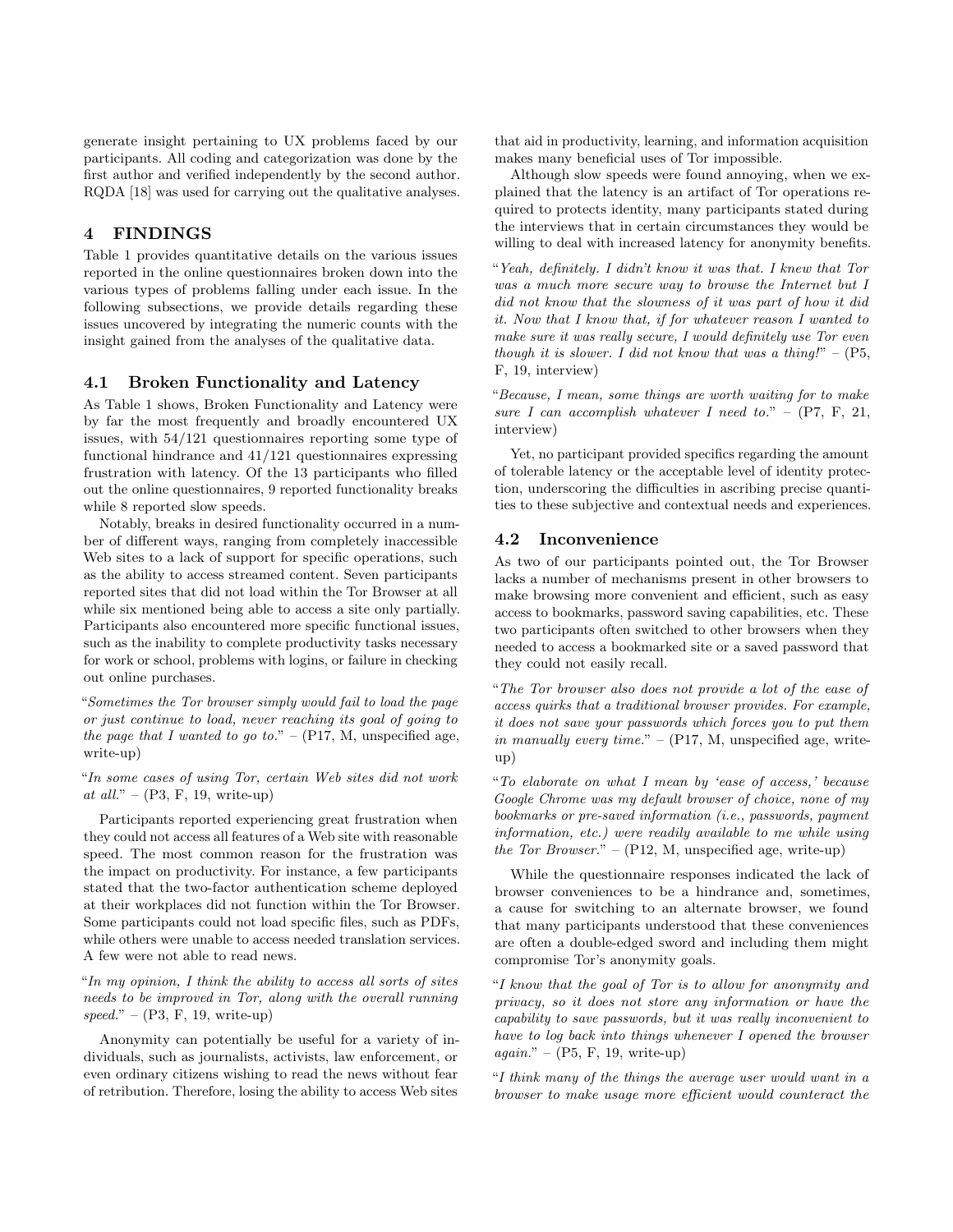anonymity aspect of  $Tor - things$  like having a most visited sites page, having passwords saved for certain sites, and using bookmarks at the top of the page to make navigating faster." – (P14 F, 19, write-up)

"It also did not have some of the useful perks that a normal web browser has. I had to input my passwords in every time which is not bad; it is actually good and more secure, just inconvenient and time consuming."  $-$  (P17, M, unspecified age, write-up)

#### 4.3 Differential Treatment

Two of our participants stumbled onto Web sites that treated Tor traffic differently from other network traffic (5 questionnaire reports). Such differential treatment included total blockage of traffic coming from known Tor exit nodes and an incorrect presumption of automated activity or denial-ofservice attempts leading to being presented with CAPTCHAs for verifying that a human was attempting to access the resource.

"I was going to read articles on the online news site derspiegel.de and I was trying to open articles, but it would not let me read them further."  $-$  (P14, F, 19, interview)

Yet, the number of incidences reporting differential treatment was much lower than our expectations based on the large amount of differential treatment for Tor traffic measured in the past [\[26\]](#page-11-21).

#### 4.4 Geolocation

Perhaps surprisingly, only two participants reported issues due to Web site features that depend on IP address based geolocation. Interviews and write-ups revealed that wrong geolocation due to the Tor exit node being located in another country was particularly problematic when accessing multimedia content, which is often geographically restricted, or checking email, which is often timestamped with time zone determined via geolocation.

"When I tried to get on the site, it told me that Pandora was not active in my country just yet, just the United States.  $"$  – (P3, F, 19, write-up)

# 4.5 Web Searching and Operational Messaging

Our qualitative analyses surfaced two aspects not captured in the questionnaire responses: Web searching and operational messaging.

The default search engine for the Tor Browser is Duck-DuckGo which claims to provide Web search functionality without user tracking or record keeping. As a participant noted, the switch in the default search engine could potentially be confusing:

"Someone who is using Tor and does not understand IP anonymity may be confused why when they search 'Google' in the search bar it turns into 'DuckDuckGo' which may lead users to believe they are doing something incorrect and feel  $lost.$ " – (P18, M, 19, write-up)

Some participants noted a number of undesirable Duck-DuckGo characteristics, such as a lack of auto-complete capability, inability to revisit past search results via the 'Back' button, etc.

"I personally did not care for DuckDuckGo at all. My one big complaint is that when I was searching something it would not autocomplete like Google does. That means I had to know what specifically I was looking for and how to spell it."  $-$  (P9, F, 20, write-up)

"I did run into a quirk, and I do not know if this was due to Tor or DuckDuckGo. I use StackOverFlow to get help on coding problems and whenever I clicked back it took me to the main page of Tor and not to the list of search events. This was very frustrating because I had to retype my query and look for it again." –  $(P6, F, 22, write-up)$ 

The reaction to DuckDuckGo's search results was mixed; some participants liked the results while others found them to have lower relevance and utility compared to those from other search engines.

Participants expressed a need for promoting greater operational transparency and facilitating learning via Tor messaging and communication designed to be accessible to nonexperts. The need for greater and clearer information was perceived in a number of contexts: motivating Tor use, describing Tor functionality, and explaining errors.

Many participants lacked appropriate understanding of how Tor achieved the anonymity it promises and why and when online anonymity is important and useful. For instance, some participants believed that Tor was useful only in countries where freedom of expression is limited, but did not see any benefit to using it in the United States. These findings echo the results of our prior work which pointed out that non-experts typically hold simplistic mental models regarding Tor operation and the threats it counters [\[13\]](#page-11-15).

"One thing I really wish would be explained at the beginning of the study is the difference between Tor and a VPN service, like HideMyAss or TunnelBear. I tried Googling it (or in the case of the past week, DuckDuckGoing it) but I still do not understand exactly what differentiates them."  $-$  (P4, F, unspecified age, write-up)

Several participants ran into situations in which they were puzzled by why the Tor Browser was performing specific operations or encountered error messages full of jargon that they did not comprehend. For instance, many of those who reported unresponsive Web sites stated that they did not understand why the Tor Browser was not able to access sites that seemed to pose no problems for other browsers.

". . . at home, the Tor browser would refuse to launch and would have a 'proxy server is refusing connections' message. I was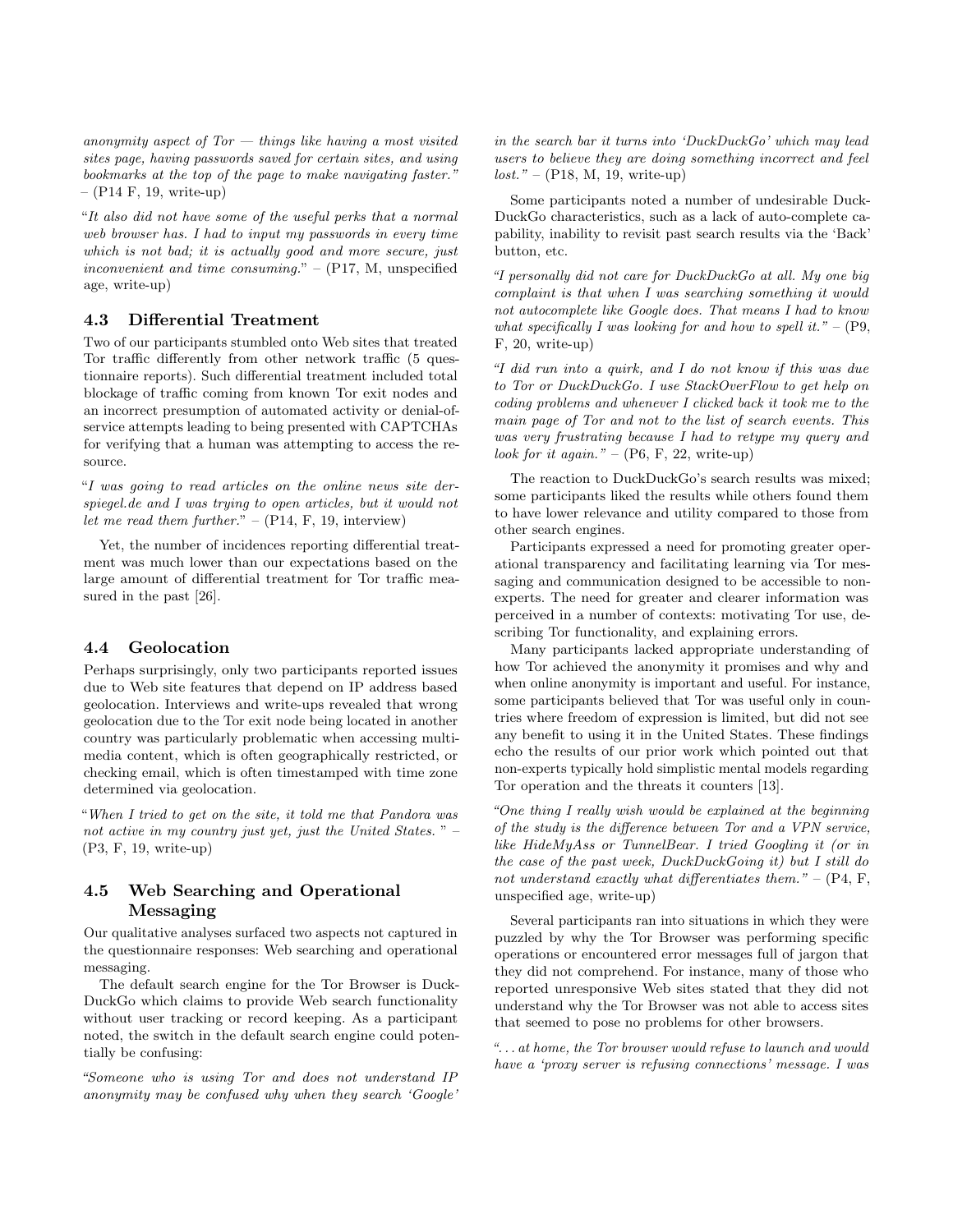<span id="page-7-0"></span>

| Issue                       | Category Labels                       | Description                                                                | Reports      | Participants | Total          | Total          |
|-----------------------------|---------------------------------------|----------------------------------------------------------------------------|--------------|--------------|----------------|----------------|
|                             |                                       |                                                                            |              |              | Reports        | Participants   |
| <b>Broken Functionality</b> | Broken Web Site                       | Some part of the Web site did not work.                                    | 13           | n            | 54             |                |
|                             | Unresponsive Web Site                 | The Web site did not load.                                                 | 13           |              |                |                |
|                             | Streaming Content                     | Video streaming did not work.                                              | 9            |              |                |                |
|                             | Reduced Productivity                  | A productivity-oriented feature could not be used.                         | 9            |              |                |                |
|                             | Login                                 | Logging into the Web site failed.                                          | 2            |              |                |                |
|                             | <b>Browser Update Required</b>        | Accessing the content required a different browser version.                | 2            |              |                |                |
|                             | Browser Dependent Content             | Accessing the content required a specific browser.                         | $\Omega$     |              |                |                |
|                             | Shopping                              | A financial transaction could not be completed.                            |              |              |                |                |
|                             | Specific File Types                   | A specific file type could not be viewed.                                  | $\bullet$    |              |                |                |
| Latency                     | Latency                               | Access was slow.                                                           | 41           |              | 41             | 8              |
| Inconvenience               | Inconvenience                         | A feature present in other Web browsers was missing.                       | റ            |              | $\overline{2}$ | $\overline{2}$ |
| Differential Treatment      | Tor Traffic Block                     | The Web site blocked connections from the Tor network.                     | $\Omega$     |              | h              |                |
|                             | <b>CAPTCHAs</b>                       | The Web site wanted to verify that the access was by a human.              | $\bullet$    |              |                |                |
| Geolocation                 | Geolocation                           | The Web site was customized to the locale of the Tor circuit's exit node.  | 2            |              | $\overline{2}$ | $\overline{2}$ |
| Crash                       | Browser Crash                         | The Tor Browser crashed.                                                   | $\sim$<br>-5 |              | 3              | 3              |
| Other                       | Other                                 | The participant provided no information or reported a non-UX problem.      | 13           | h            | 14             | ÷.             |
|                             | No Perceived Need for the Tor Browser | The participant saw no reason to use the Tor Browser for the task at hand. |              |              |                |                |

Table 1: Participant reported UX issues along with associated report counts and number of reporting participants.

unsure of the cause of this message, but no Web pages would  $launch.$ " – (P10, M, 20, write-up)

Error messages were often unhelpful for troubleshooting. The error message referred to in the above quote by P10, for example, is full of jargon and could have been caused as a result of any one of multiple problems, such as a lack of Internet connectivity or the failure to launch the Tor daemon. Similar lack of clarity was mentioned regarding messages encountered in a number of situations.

"I went to launch Tor and it got stuck on the 'loading relay information' part of connecting. It said 'this may take several minutes' but it ended up never connecting."  $-$  (P4, F, unspecified age, write-up)

#### 4.6 Lack of Trust

Importantly, qualitative analyses showed that the lack of a "smooth and polished" UX caused more than mere frustration; it led some participants to associate the problems with a general lack of trustworthiness and reliability.

"I experienced only two Web sites crashing but it lessened my trust in regards to the reliability of the Tor browser."  $-$  (P10, M, 20, write-up)

"This was not always the case but its unreliability also made me not trust the Tor service as much."  $-$  (P1, M, 22, write-up)

The reduced trust further led to feelings of less security compared to other browser alternatives, thus defeating the central promised benefit of Tor.

"...it felt less secure and smooth than the official browsing options (Firefox, Safari, Microsoft Edge, Chrome, etc)." – (P10, M, 20, write-up)

#### 4.7 Benefits

On a positive note, qualitative analyses revealed several aspects of the Tor Browser participants deemed beneficial and enjoyable. For instance, participants appreciated that the Tor Browser was easy to install and enjoyed the anti-tracking advertising-free browsing experience in the Tor Browser. For

one participant, the Tor Browser solved an SSL certificate issue, potentially preventing a Man-in-the-Middle attack.

"For some reason, a few days before the study started, the laptop started tweaking, saying that it did not trust the certificates for [some] sites and would not let me navigate to them. It was incredibly frustrating, but when I accessed the same sites via Tor once the study began, there were no error messages and I could go straight to the sites with no issues." – (P11, F, unspecified age, write-up)

Several participants perceived using the Tor Browser as a learning experience. For instance, some Tor Browser warnings made them aware of threats to anonymity they had not previously considered, such as HTML5 canvas data, window maximization, etc.

"I really enjoyed that when you resize the Tor window, it notifies you that, while you may choose to do so, it actually makes your device more vulnerable. I had no idea that this was an issue and was very pleased that Tor let me know this." – (P11, F, unspecified age, write-up)

Similarly, participants found it illuminating to consult the circuit information, which many felt was well-presented and useful.

"One really cool tool that Tor offers is the map of where the IP address is being rerouted  $-$  seeing that the circuit is being bounced around back and forth to other countries."  $-$  (P1, M, 22, write-up)

"I loved that I was able to see the circuit that the browsing session was being routed through and how it bounced around different countries." –  $(P5, F, 19, write-up)$ 

Notably, when using the Tor Browser, many participants reported an overall feeling of anonymity and privacy which was typically characterized as desirable.

"Upon starting to use the Tor browser, it felt pretty good and unique to be able to browse the Internet without concern of being watched or surveilled, I felt like I had more liberties and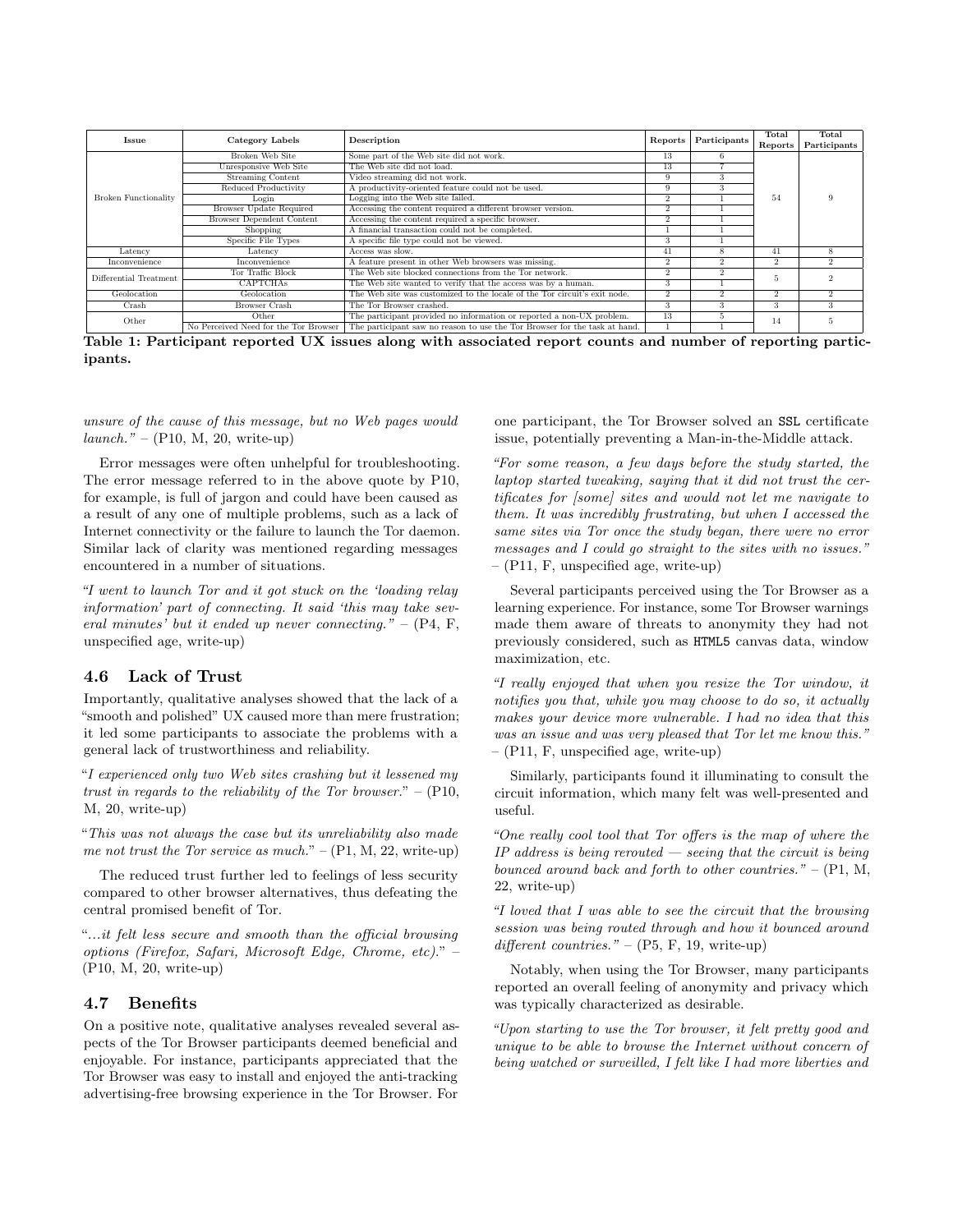discretion in what Web pages I visited without the concern of  $surveillance.$ " – (P8, M, unspecified age, write-up)

## <span id="page-8-0"></span>5 DISCUSSION AND IMPLICATIONS

Our naturalistic approach was able to uncover a number of UX considerations that were not noted in previous studies of Tor use carried out in the laboratory where the settings and the study designs imposed constraints on the tasks and the time. In the following subsections, we discuss the most salient UX insight derived from our findings and apply it to suggest solutions to tackle the corresponding issues and improve the Tor Browser UX.

#### 5.1 Broken Functionality and Latency

Although Broken Functionality and Latency were the most frequently encountered and the most frustrating for our participants, the causes behind the issues were often unknown or unclear. Participants experienced that the site did not load or function as expected but received no explanatory warnings or errors from the Tor Browser. There are, of course, a number of possible reasons behind broken site functionality within the Tor Browser, such as blocked JavaScript, server time outs, dependencies on plug-ins, Tor traffic blocks, etc. The reasons remain opaque since users merely experience that the site failed to operate as desired. Moreover, it is typically unclear to users that many of the issues arise due to the mechanisms needed to provide anonymity or restrictions on Tor imposed by external parties. As a result, users may incorrectly conclude that the Tor Browser is buggy, unreliable, and ineffective compared to alternate browsers. For example, two of our participants were unable to view PDF files. We suspect that the problem arose because of the specifics of the PDF generation and serving mechanisms used by the sites involved. However, in the absence of any information regarding why the files could not be viewed, the participants assumed that the Tor Browser could not handle PDF files.

In anonymity systems such as Tor, there is an inherent tradeoff between anonymity and latency. Much research is devoted to improving access speeds over the Tor network, mostly addressing traffic routing, and the Tor Project engages in outreach aimed at growing the number of volunteer-run relays in order to boost available resources, thus helping reduce latency. Despite these efforts, latency remains a UX challenge. Additional research on sophisticated approaches that alleviate traffic congestion in the Tor network [\[1](#page-11-22)[–4,](#page-11-23) [14,](#page-11-12) [20,](#page-11-10) [23,](#page-11-11) [25\]](#page-11-24) may provide noticeable speed improvements. Such approaches involve improved path selection that avoids overloading nodes and fixing the slowness induced by TCP mechanisms, such as head-of-the-line blocking. It may also be fruitful to explore whether the UDP protocol could be incorporated to help reduce latency.

Solution: Inform users about potential causes for broken functionality and latency. Perhaps the most straightforward way to address broken functionality is informing users why a Web site does not work with Tor. If the Tor Browser or a browser extension blocks content, users should be able to

determine what was blocked and understand why. Of course, such explanatory information must avoid jargon and technical detail that non-experts may not follow.

A similar approach could be used for latency as well. For example, until a page loads, the Tor Browser could explain latency within a local page that is replaced when the desired page is ready to be rendered (i.e., HTTP 200 is received). Another possibility is to measure Round-Trip Time (RTT) between the client and the exit node by having the exit node acknowledge a Tor cell. If the RTT is above a specified threshold, the user could be alerted that higher latency should be expected as long as RTT remains high. As recommended by Norcie et al. [\[32\]](#page-12-3), it may be useful to remind users that latency is an artifact of anonymity protection. As mentioned earlier, our participants were more willing to tolerate slower speeds when they understood those as necessary to benefit from the anonymity offered by onion routing. It is important that such messages are delivered unobtrusively, avoiding invasive techniques like pop-ups that are likely to be dismissed as an annoyance.

Solution: Provides means to generate Tor-friendly pages. In order to facilitate content delivery in a manner that fits the constraints imposed by the Tor Browser, content and site developers could be encouraged to support 'Tor-friendly' versions of Web pages. To that end, tools could developed to analyze Web pages and provide a Tor-friendliness rating along with a list of actionable suggestions that could be implemented to improve the rating. Web sites are often built on top of content management systems (CMS), such as Wordpress, that use templates and plug-ins with features that may not work within the Tor Browser. A potential solution is to provide plug-ins and templates that function in a Tor-friendly manner. For example, a Wordpress login plug-in could be built to handle user authentication without requiring the use of JavaScript. Further, existing CMS plug-ins could be tested and certified as Tor-friendly if they meet the appropriate criteria. These suggestions, however, involve addressing several challenges. First, 'Tor-friendliness' needs to be defined and measured. Second, content and service providers must be encouraged and incentivized to adopt the tools and provide Tor-friendly versions. Third, the tools will need to work in conjunction with other mechanisms that can get around Tor traffic blocks or other forms of Tor censorship.

#### 5.2 Inconvenience

Many users have come to rely on common browser features, such as password managers, bookmarks, history, session tracking, cookies, etc., that make browsing convenient and efficient. The amnesiac property of the Tor Browser forgoes such features in order to provide protection against certain adversaries, especially those that could potentially gain access to the user's machine. Against other adversaries, however, a lack of these features creates an inconvenience with no benefit. That said, as our participants correctly discerned, implementation of some of these features could potentially compromise privacy and security. For instance, password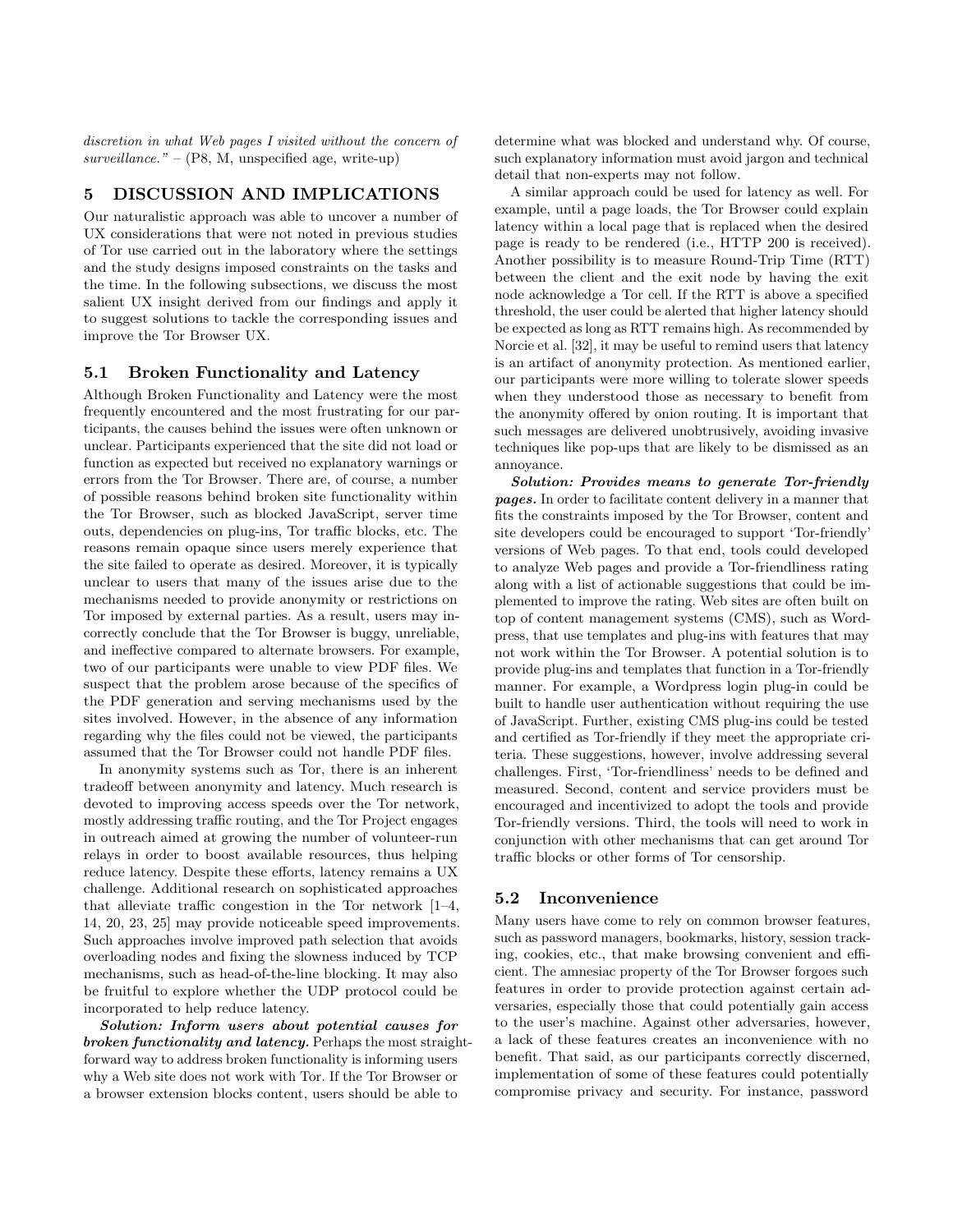managers with lax auto-fill policies have been shown to introduce attacks that otherwise would not have been possible [\[38\]](#page-12-15). Additionally, lenient treatment of cookies could cause Web activities to be tracked. More research is needed to determine the potential effects of including these convenience features in the Tor Browser. Such features are particularly important for novices, who often begin using the Tor Browser out of curiosity [\[13\]](#page-11-15); inconveniences may make them give up using the Tor Browser before they have had the chance to learn and experience its benefits.

Solution: Modify the security slider settings to allow convenience features at lower anonymity levels. Perhaps a reasonable solution is allowing convenience features when the Tor Browser is set for the lowest level of security, i.e., the security slider setting is set to 'Standard.' This would allow users to maintain many of the familiar browsing conveniences while still allowing those who require stronger protections to disable the features easily by raising the security level via the slider settings. Since the security slider is currently set to 'Standard' by default, an alternative implementation could add another setting level that enables convenience features without affecting the currently implemented settings.

Solution: Provide the ability to specify threats of relevance to the user. The security slider settings within the Tor Browser already address various threat models. However, most of the differences among the different settings of the slider pertain to user tracking and identification mechanisms and capabilities of remote adversaries. The security slider functionality could be extended to consider other adversaries, such as those with physical access to the user's computer. In addition to being controlled via the security slider, convenience features could be selectively enabled based on user input regarding threats and use cases of importance. For instance, at the time of installation, the Tor Browser could launch a 'threat selection dialog' that allows the user to specify the threat(s) from which protection is desired, e.g., mass surveillance, censorship, advertiser profiling, etc. Based on user selections, and potentially other relevant aspects, such as country of use, features within the browser could be activated to achieve an optimal balance between convenience and privacy. Research is needed to determine the potential anonymity impact of the convenience features and the criteria for achieving the desired balance between convenience and privacy. Further, users should be able to invoke the threat selection dialog as needed in order to account for changes in needs and contexts.

## 5.3 Differential Treatment

A notable portion of the difficulties faced by Tor users are not technical, but political. Many Web site operators as well as powerful corporate and government entities block connections from the Tor network entirely. Moreover, it is not straightforward to determine who is blocking Tor traffic and why. Unless users are able to connect via an unpublished Tor exit node or use a proxy after the Tor exit node, it is difficult to avoid such blocks. Currently, the best countermeasure is working with Web site operators and security software vendors to create exceptions for Tor. However, such a process could be time and resource consuming, especially for a small entity like the Tor project.

Solution: Crowdsource the reporting of differential treatment of Tor traffic. It might be expedient to detect and report Tor traffic blocks by distributing the effort among Tor users via crowdsourcing techniques. For instance, the Tor Browser could include a 'Report connection problem' button that allows users to flag offending resources, thus facilitating monitoring and prioritization based on reporting frequency and problem severity. The crowd could perhaps also be leveraged to monitor and maintain the database of reports. Such reporting mechanisms could be extended to provide lightweight features for collecting and processing voluntary and anonymous user feedback regarding UX issues in general.

Solution: Explore alternative ways to deliver blocked content. When a resource cannot be reached via the Tor Browser, it may still be possible to access the content through the use of services that archive or cache Internet content. For instance, the Tor Browser could incorporate mechanisms that allow searching for content on Internet archives such as the Wayback Machine [\[41\]](#page-12-16) and within search engine caches, thus facilitating access to the content without sacrificing anonymity by accessing the blocked content in another browser.

## 5.4 Geolocation

Many Web sites customize content delivery based on the location determined by the user's IP address. For instance, such customization is utilized to set the appropriate language, display prices in the local currency, enforce intellectual property restrictions, etc. If the Tor Browser routes a user's traffic through an exit node in a country other than where the user is located, the delivered content ends up being wrongly customized from the user's point of view. Currently, specifying the desired country for exit nodes requires modifying the Tor run-time configuration file, torrc. This file can be complicated to handle and difficult to edit correctly, especially for non-experts.

Solution: Allow easy specification of desired exit node location. The ability to switch the preferred location of the exit node could be included within the set of settings that can be adjusted within the Tor Browser's graphical user interface. Such a feature must be accompanied by clear warnings that choosing to limit exit nodes to a specific country reduces the number of potential circuits, thus reducing the level of anonymity. The ability to set exit node location could be disabled at higher security levels as indicated by the security slider settings or based on the threats and adversaries selected by the user in the threat selection dialog mentioned above.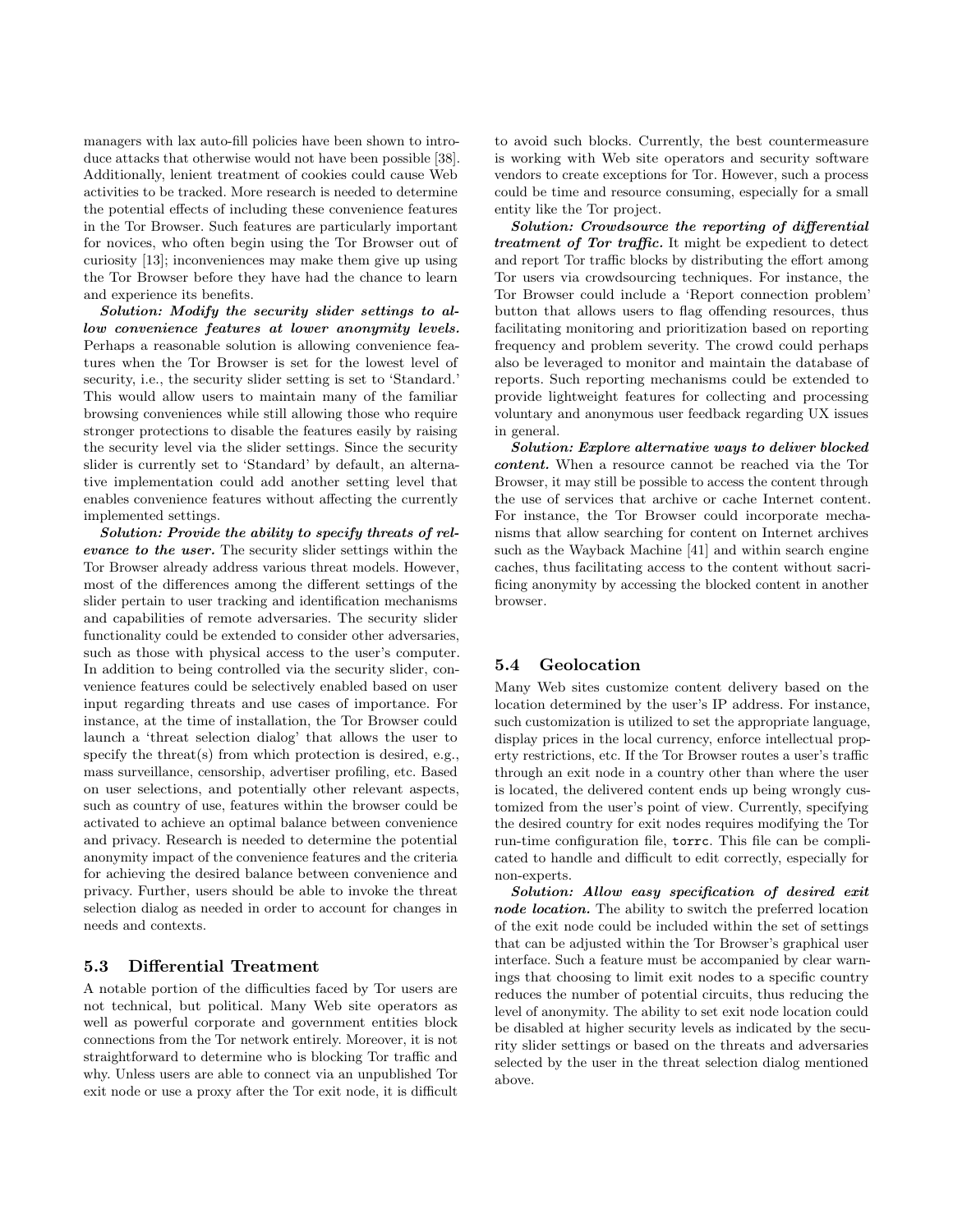#### 5.5 Operational Messaging

Novices and non-experts lack sophisticated operational understanding of Tor and anonymity compromising mechanisms [\[13\]](#page-11-15). As a result, it is important that the UX provide operational transparency and facilitate user learning. However, our participants found messaging within the Tor Browser to be inadequate and inaccessible, leading to confusion, frustration, and lack of trust.

Solution: Deliver contextually relevant information during user sessions. Most users lack the time or the patience to read long manuals or view tutorials. However, short messages relevant to the user's context delivered appropriately during use could be an effective means of communication, as demonstrated by the engagement of our participants with warnings related to screen maximization and HTML5 canvas data extraction and the visualization related to traffic routing. Such mechanisms could be used for further text messages and visual indicators that help users relate the UX with operational detail. Useful information snippets could also be made available when the Tor Browser is first launched as well as on the about:tor and<https://check.torproject.org> pages. The UX for the delivery of such messages should be carefully designed to avoid unduly interrupting or distracting the user.

Solution: Craft errors, warnings, and other user communication in language accessible to non-experts. Information provided to users is useful only if they can understand it and take appropriate action. Therefore, messages should be crafted to avoid jargon and ensure understanding without requiring in-depth technical knowledge. To this end, evaluating message text via user studies could help improve its readability for a general audience.

## <span id="page-10-0"></span>6 LIMITATIONS

A few limitations must be kept in mind when considering the generalizability of these findings. Our sample is small and homogenous in terms of age, education, and cultural background. Moreover, the research was carried out in the United States where the nature of threats to civil liberties is different from that encountered in other places across the world. Further research is needed to uncover additional UX aspects that might be salient in other types of populations.

Most of our participants were not familiar with Tor prior to the study, thus representing novice and non-expert users. While UX considerations for experts may be somewhat different, increasing Tor adoption and use requires a greater focus on novices and non-experts who constitute the majority of the population.

One participant mentioned changing browsing activities during the study because of the monitoring of browser state transitions by our script. In contrast, it is possible that the privacy protection of Tor led our participants to access resources that they might not otherwise have sought in the course of routine "non-private" browsing. Additionally, given the nature of our study, participants may have been more tolerant of errors than they would be in a typical browsing session. Although such deviations from normal browsing practices may have slightly reduced the naturalistic aspect of our data, we note that only one participant reported engaging in browsing behavior during the study that differed from typical online practices.

Since our browser monitoring script relied on various heuristics to determine browser state transitions, it was prone to the occasional false positives that led to unnecessary presentation of questionnaires, evoking pop-up fatigue in some participants. Similarly, it is possible that the script missed some browser transitions and failed to present a questionnaire even when warranted, thus missing the opportunity for collecting data. Moreover, the script covered only traditional desktop or laptop computers, missing coverage of browsing activities from mobile devices, such as smartphones and tablets, which are increasingly becoming the dominant mode of online access for a large proportion of the population. A few participants reported that the study did not capture the full extent of their Web use because they utilized their mobile devices for most of their Web browsing activities during the study period. As Web access via mobile devices continues to increase at a rapid pace, our study would need to be replicated in order to capture UX problems specific to Tor based mobile applications.

Additional quantitative data and finer grained information could potentially have shed more light on some of the issues we discovered. For instance, an in-depth analysis of broken functionality issues was infeasible due to the limited information available in participant self-reports. A potential solution could combine self-reports with information collection within the Tor Browser on relevant aspects such as load times, blocked page elements, etc. It is difficult, if not impossible, to collect such data privately, thus leading to a tension between the goals of the research and the Tor Browser.

# 7 FUTURE WORK

Our findings point to several opportunities for future UX research involving the Tor Browser and the Tor anonymity network. Section [5](#page-8-0) outlines a number of suggestions for improving the Tor Browser UX. The effectiveness of these suggestions needs to be validated through empirical studies with Tor users, preferably in naturalistic settings. Many advanced aspects of Tor use, such as setting up relays, accessing or running Onion services, etc., were not examined in our study. Evaluating and improving the UX of these aspects could further help Tor become more accessible to the general population. Such investigations could also tackle specialized uses targeted at specific populations and use cases, such as SecureDrop for journalists and their sources.

Future work could also address some of the limitations of our study outlined in Section [6.](#page-10-0) For instance, a mechanism that allows private collection of Tor Browser telemetry to augment user self-reports can be particularly useful. Such browser-collected information could include load times, blocked page elements, JavaScript profiling, and URLs pertaining to resources that lead to UX problems. Similarly, our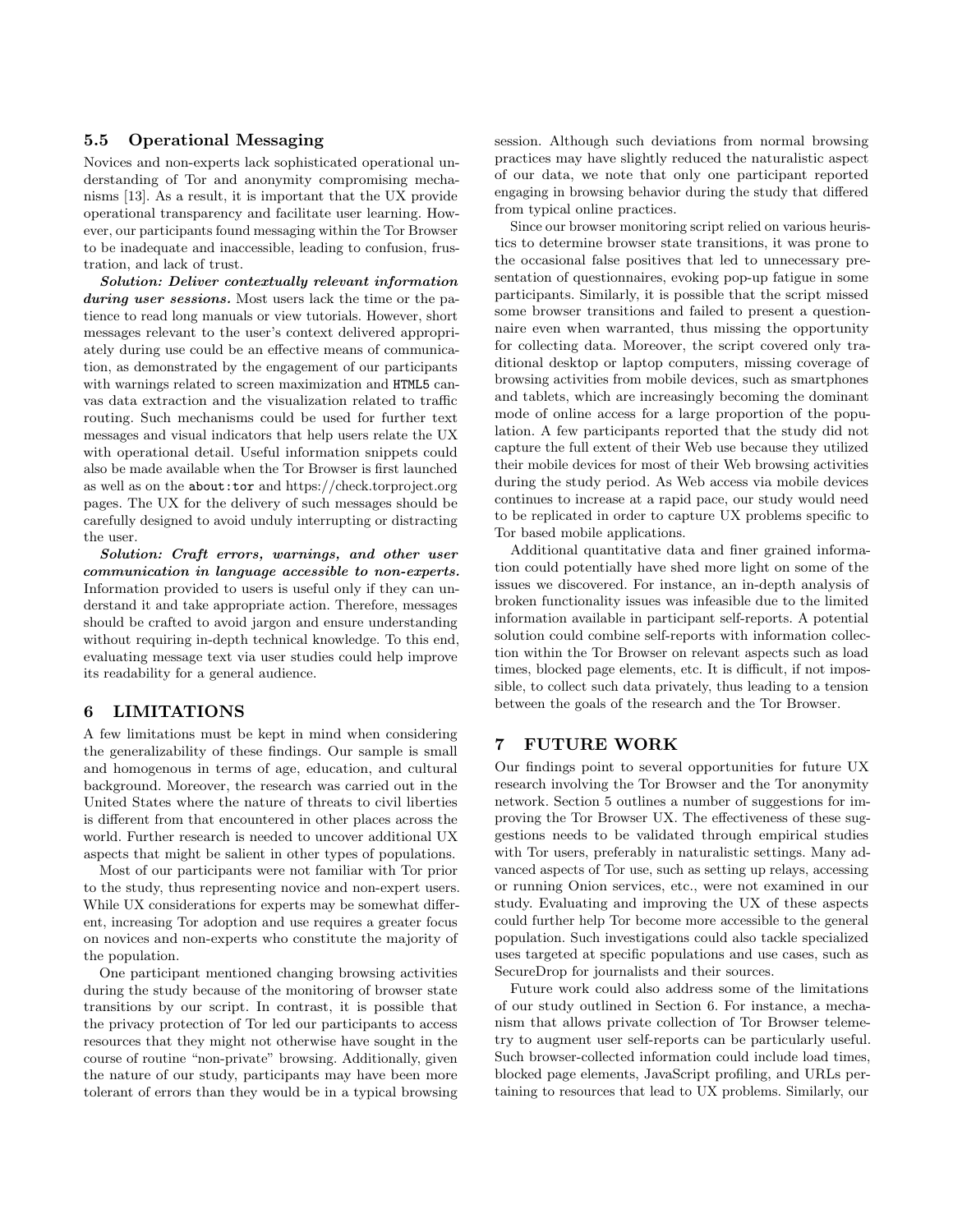study could be replicated to cover other populations, such as experts or users in different political climates, to surface UX issues that our sample may not have encountered.

## 8 CONCLUSION

Increasing surveillance of online activities by corporate and state actors has led to growing adoption of anonymity-preserving tools such as Tor. As Tor expands to a mainstream user base composed of novices and non-experts, the UX becomes an increasingly important factor for facilitating adoption and continued use. Our mixed-methods study is an important first step in studying the Tor Browser UX in a naturalistic setting. Parts of our approach could be deployed to collect anonymous user input at scale. We offer a number of actionable suggestions to mitigate the various UX challenges uncovered by our study. Next steps involve implementing the proposed solutions and evaluating their effectiveness in improving the Tor Browser UX for routine use by the general population.

## ACKNOWLEDGEMENTS

We are grateful to Carol Choksy for allowing us access to the students in her course. We would like to thank those who participated in our study. We also thank the anonymous reviewers for valuable feedback. We acknowledge Dennis Röllke, Hossein Siadati, and Santiago Torres for editorial input on draft versions of this paper. This work was made possible in part by NPRP grant 7-1469-1-273 from the Qatar National Research Fund (a member of the Qatar Foundation) and gifts from Comcast and Google. The statements made herein are solely the responsibility of the authors.

#### REFERENCES

- <span id="page-11-22"></span>[1] Masoud Akhoondi, Curtis Yu, and Harsha V Madhyastha. 2012. LASTor: A low-latency AS-aware Tor client. In Proceedings of the 33rd IEEE Symposium on Security and Privacy (S&P 2012). IEEE, 476–490.
- [2] Mashael AlSabah, Kevin Bauer, Tariq Elahi, and Ian Goldberg. 2013. The path less travelled: Overcoming Tor's bottlenecks with traffic splitting. In International Symposium on Privacy Enhancing Technologies Symposium. Springer, 143–163.
- [3] Mashael AlSabah, Kevin Bauer, and Ian Goldberg. 2012. Enhancing Tor's performance using real-time traffic classification. In Proceedings of the 2012 ACM conference on Computer and Communications Security (CCS 2012). ACM, 73–84.
- <span id="page-11-23"></span>[4] Mashael AlSabah, Kevin Bauer, Ian Goldberg, Dirk Grunwald, Damon McCoy, Stefan Savage, and Geoffrey M Voelker. 2011. DefenestraTor: Throwing out windows in Tor. In Proceedings of the 11th Privacy Enhancing Technologies Symposium (PETS 2011). Springer, 134–154.
- <span id="page-11-2"></span>[5] Jeremy Clark, Paul C Van Oorschot, and Carlisle Adams. 2007. Usability of Anonymous Web Browsing: An Examination of Tor Interfaces and Deployability. In Proceedings of the 3rd Symposium on Usable Privacy and Security (SOUPS 2007). ACM, 41–51.
- <span id="page-11-17"></span>[6] Sunny Consolvo, Frank R Bentley, Eric B Hekler, and Sayali S Phatak. 2017. Mobile user research: A practical guide. Synthesis Lectures on Mobile and Pervasive Computing 9, 1 (2017), i–195.
- <span id="page-11-18"></span>[7] Sunny Consolvo, Ian E Smith, Tara Matthews, Anthony LaMarca, Jason Tabert, and Pauline Powledge. 2005. Location Disclosure to Social Relations: Why, When, & What People Want to Share. In Proceedings of the SIGCHI conference on Human factors in computing systems (CHI 2005). ACM, 81–90. [8] Roger Dingledine and Nick Mathewson. 2006. Anonymity Loves
- <span id="page-11-1"></span>Company: Usability and the Network Effect. In Proceedings of

The Fifth Workshop on the Economics of Information Security  $(WETS 2006)$ 

- <span id="page-11-0"></span>[9] Roger Dingledine, Nick Mathewson, and Paul Syverson, 2004. Tor: The Second-generation Onion Router. In Proceedings of the 13th Conference on USENIX Security Symposium (USENIX Security 2004). USENIX Association, 21–21. [http://dl.acm.org/citation.](http://dl.acm.org/citation.cfm?id=1251375.1251396) [cfm?id=1251375.1251396](http://dl.acm.org/citation.cfm?id=1251375.1251396)
- <span id="page-11-13"></span>[10] Roger Dingledine and Steven J. Murdoch. 2009. Performance Improvements on Tor or, Why Tor is slow and what we're going to do about it. [https://www.torproject.org/press/presskit/](https://www.torproject.org/press/presskit/2009-03-11-performance.pdf) [2009-03-11-performance.pdf.](https://www.torproject.org/press/presskit/2009-03-11-performance.pdf) (2009). Accessed: 2017-06-15.
- <span id="page-11-8"></span>[11] Benjamin Fabian, Florian Goertz, Steffen Kunz, Sebastian Müller, and Mathias Nitzsche. 2010. Privately waiting–A usability analysis of the Tor anonymity network. In Sustainable e-Business Management. Springer, 63–75.
- <span id="page-11-14"></span>[12] Andrea Forte, Nazanin Andalibi, and Rachel Greenstadt. 2017. Privacy, Anonymity, and Perceived Risk in Open Collaboration: A Study of Tor Users and Wikipedians. In Proceedings of the 20th ACM Conference on Computer-Supported Cooporative Work and Social Computing (CSCW 2017). 1800-1811.
- <span id="page-11-15"></span>[13] Kevin Gallagher, Sameer Patil, and Nasir Memon. 2017. New Me: Understanding Expert and Non-Expert Perceptions and Usage of the Tor Anonymity Network. In Thirteenth Symposium on Usable Privacy and Security (SOUPS 2017). USENIX Association, 385– 398.
- <span id="page-11-12"></span>[14] John Geddes, Michael Schliep, and Nicholas Hopper. 2016. ABRA CADABRA: Magically Increasing Network Utilization in Tor by Avoiding Bottlenecks. In Proceedings of the Workshop on Privacy in the Electronic Society (WPES 2016).
- <span id="page-11-19"></span>[15] Barney G Glaser and Anselm L Strauss. 2009. The discovery of grounded theory: Strategies for qualitative research. Transaction Publishers.<br>[16] Virgil Griffith. 2014.
- <span id="page-11-9"></span> $\begin{tabular}{ll} \it Tor & Growth & Rates & and & Improv-\\ \it Technical & Report & 2014-10-001. \end{tabular}$ ing Torperf Throughput. Technical Report 2014-10-001. The Tor Project. [https://research.torproject.org/techreports/](https://research.torproject.org/techreports/tor-growth-2014-10-04.pdf) [tor-growth-2014-10-04.pdf](https://research.torproject.org/techreports/tor-growth-2014-10-04.pdf)
- <span id="page-11-16"></span>[17] Stefan E Hormuth. 1986. The sampling of experiences in situ. Journal of personality 54, 1 (1986), 262–293.
- <span id="page-11-20"></span>[18] Ronggui Huang. 2018. RQDA: R-based Qualitative Data Analysis. <http://rqda.r-forge.r-project.org> R package version 0.3-1.
- <span id="page-11-3"></span>[19] Aaron D Jaggard, Aaron Johnson, Sarah Cortes, Paul Syverson, and Joan Feigenbaum. 2015. 20,000 in League under the Sea: Anonymous Communication, Trust, MLATs, and Undersea Cables. In Proceedings on Privacy Enhancing Technologies (PoPETS 2015). De Gruyter Open, 4–24.
- <span id="page-11-10"></span>[20] Rob Jansen, John Geddes, Chris Wacek, Micah Sherr, and Paul Syverson. 2014. Never Been KIST: Tor's Congestion Management Blossoms with Kernel-Informed Socket Transport. In 23rd USENIX Security Symposium (USENIX Security 14). USENIX Association, San Diego, CA, 127–142. [https://www.usenix.org/conference/usenixsecurity14/](https://www.usenix.org/conference/usenixsecurity14/technical-sessions/presentation/jansen) [technical-sessions/presentation/jansen](https://www.usenix.org/conference/usenixsecurity14/technical-sessions/presentation/jansen)
- <span id="page-11-4"></span>[21] Rob Jansen and Aaron Johnson. 2016. Safely Measuring Tor. In Proceedings of the 2016 ACM SIGSAC Conference on Computer and Communications Security (CCS 2016). ACM, 1553–1567.
- <span id="page-11-5"></span>[22] Rob Jansen, Marc Juarez, Rafa Gálvez, Tariq Elahi, and Claudia Diaz. 2017. Inside Job: Applying Traffic Analysis to Measure Tor from Within. In Network and Distributed System Security Symposium (NDSS 2017). IEEE Internet Society.
- <span id="page-11-11"></span>[23] Rob Jansen and Matthew Traudt. 2017. Tor's Been KIST: A Case Study of Transitioning Tor Research to Practice. arXiv preprint arXiv:1709.01044 (2017).
- <span id="page-11-6"></span>[24] Rob Jansen, Florian Tschorsch, Aaron Johnson, and Björn<br>Scheuermann. 2014. The Sniper Attack: Anonymously The Sniper Attack: Anonymously Deanonymizing and Disabling the Tor Network. In Proceedings of the Network and Distributed System Security Symposium 2014 (NDSS 2014). Internet Society.
- <span id="page-11-24"></span>[25] Aaron Johnson, Rob Jansen, Nicholas Hopper, Aaron Segal, and Paul Syverson. 2017. PeerFlow: Secure Load Balancing in Tor. Proceedings on Privacy Enhancing Technologies (PETS 2017) 2017, 2 (April 2017).
- <span id="page-11-21"></span>[26] Sheharbano Khattak, David Fifield, Sadia Afroz, Mobin Javed, Srikanth Sundaresan, Damon McCoy, Vern Paxson, and Steven J Murdoch. 2016. Do You See What I See? Differential Treatment of Anonymous Users. In Proceedings of the Network and Distributed Systems Security Symposium (NDSS 2016), Vol. 16. 21–24.
- <span id="page-11-7"></span>[27] Stefan Köpsell. 2006. Low Latency Anonymous Communication -How Long Are Users Willing to Wait?. In Proceedings of Emerging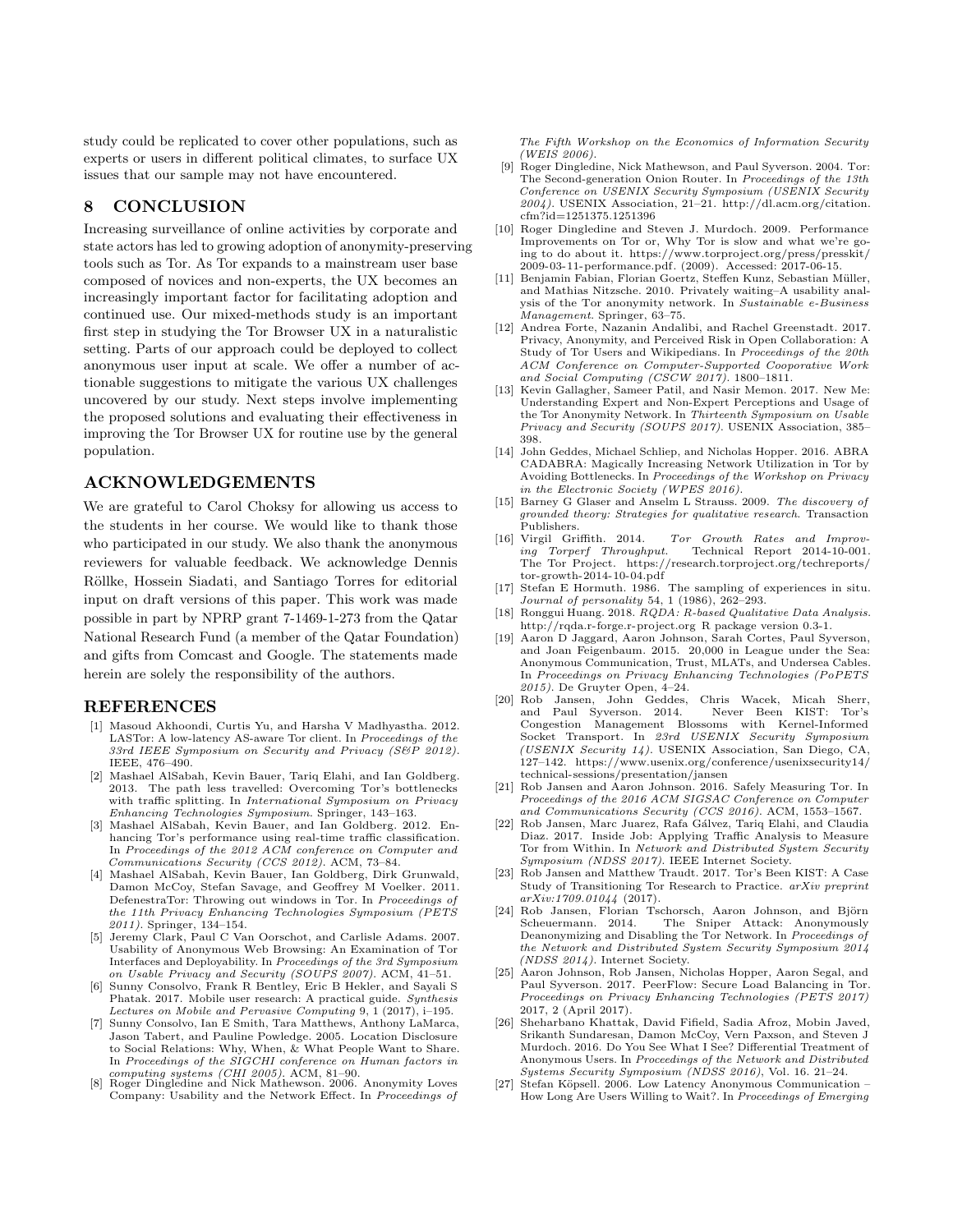Trends in Information and Communication Security (ETRICS 2006). Springer, 221–237. [https://doi.org/10.1007/11766155](https://doi.org/10.1007/11766155_16) 16

- <span id="page-12-2"></span>[28] Linda Lee, David Fifield, Nathan Malkin, Ganesh Iyer, Serge Egelman, and David Wagner. 2017. A Usability Evaluation of Tor Launcher. Proceedings on Privacy Enhancing Technologies (PETS 2017) 2017, 3 (2017), 90–109.
- <span id="page-12-5"></span>[29] Srdjan Matic, Platon Kotzias, and Juan Caballero. 2015. CARONTE: Detecting Location Leaks for Deanonymizing Tor Hidden Services. In Proceedings of the 22nd ACM SIGSAC Conference on Computer and Communications Security (CCS 2015). ACM, 1455–1466.
- <span id="page-12-10"></span>[30] Damon McCoy, Kevin Bauer, Dirk Grunwald, Tadayoshi Kohno, and Douglas Sicker. 2008. Shining Light in Dark Places: Understanding the Tor Network. In Proceedings of the 8th International Privacy Enhancing Technologies Syposium (PETS 2008). Springer, 63–76. [https://doi.org/10.1007/978-3-540-70630-4](https://doi.org/10.1007/978-3-540-70630-4_5) 5
- <span id="page-12-0"></span>[31] Helen Nissenbaum. 1999. The meaning of anonymity in an information age. The Information Society 15, 2 (1999), 141–144.
- <span id="page-12-3"></span>[32] Greg Norcie, Jim Blythe, Kelly Caine, and L. Jean Camp. 2014. Why Johnny Can't Blow the Whistle: Identifying and Reducing Usability Issues in Anonymity Systems. In Proceedings of the 2014 Workshop on Usable Security (USEC 2014). Internet Society. <https://doi.org/10.14722/usec.2014.23022>
- <span id="page-12-4"></span>[33] Greg Norcie, Kelly Caine, and L Jean Camp. 2012. Eliminating Stop-points in the Installation and Use of Anonymity Systems: A Usability Evaluation of the Tor Browser Bundle. In 5th Workshop on Hot Topics in Privacy Enhancing Technologies (HotPETS 2012).
- <span id="page-12-13"></span>[34] Ronald Oussoren. 2018. PyObjC. [https://bitbucket.org/](https://bitbucket.org/ronaldoussoren/pyobjc/src) [ronaldoussoren/pyobjc/src.](https://bitbucket.org/ronaldoussoren/pyobjc/src) (2018).
- <span id="page-12-6"></span>[35] Rebekah Overdorf, Mark Juarez, Gunes Acar, Rachel Greenstadt, and Claudia Diaz. 2017. How Unique is Your .onion?: An Analysis of the Fingerprintability of Tor Onion Services. In Proceedings of the 2017 ACM SIGSAC Conference on Computer and Communications Security (CCS 2017). ACM, 2021-2036.
- <span id="page-12-14"></span>[36] Robert W Reeder, Adrienne Porter Felt, Sunny Consolvo, Nathan Malkin, Christopher Thompson, and Serge Egelman. 2018. An

Experience Sampling Study of User Reactions to Browser Warnings in the Field. In Proceedings of the 2018 CHI Conference on Human Factors in Computing Systems (CHI 2018). ACM, 512.

- <span id="page-12-12"></span>[37] Giampaolo Rodol`a. 2018. psutil. [https://github.com/giampaolo/](https://github.com/giampaolo/psutil) [psutil.](https://github.com/giampaolo/psutil) (2018).
- <span id="page-12-15"></span>[38] David Silver, Suman Jana, Dan Boneh, Eric Yawei Chen, and Collin Jackson. 2014. Password Managers: Attacks and Defenses. In Proceedings of the 23rd USENIX Security Symposium (USENIX Security 2014). 449–464.
- <span id="page-12-7"></span>[39] Yixin Sun, Anne Edmundson, Laurent Vanbever, Oscar Li, Jennifer Rexford, Mung Chiang, and Prateek Mittal. 2015. RAPTOR: Routing Attacks on Privacy in Tor. In *Proceedings of the 24th USENIX Security Sym*posium (USENIX Security 2015). USENIX Association, 271–286. [https://www.usenix.org/conference/usenixsecurity15/](https://www.usenix.org/conference/usenixsecurity15/technical-sessions/presentation/sun) [technical-sessions/presentation/sun](https://www.usenix.org/conference/usenixsecurity15/technical-sessions/presentation/sun)
- <span id="page-12-9"></span>[40] Jesse Victors, Ming Li, and Xinwen Fu. 2017. The Onion Name System: Tor-powered Decentralized DNS for Tor Onion Services. Proceedings on Privacy Enhancing Technologies (PETS 2017) 2017, 1 (January 2017).
- <span id="page-12-16"></span>[41] Wayback Machine. 2018. Wayback Machine. (2018). [http://](http://archive.org/web/) [archive.org/web/](http://archive.org/web/)
- <span id="page-12-11"></span>[42] Philipp Winter, Anne Edmundson, Laura M. Roberts, Agnieszka Dutkowska-Zuk, Marshini Chetty, and Nick Feamster. 2018. How ˙ Do Tor Users Interact With Onion Services?. In 27th USENIX Security Symposium (USENIX Security 2018). USENIX Association, Baltimore, MD, 411–428.
- <span id="page-12-8"></span>[43] Philipp Winter and Stefan Lindskog. 2012. How the Great Firewall of China is Blocking Tor. In Proceedings of the 2nd USENIX Workshop on Free and Open Communications on the Internet (FOCI 2012). USENIX Association. [https://www.usenix.org/](https://www.usenix.org/conference/foci12/workshop-program/presentation/Winter) [conference/foci12/workshop-program/presentation/Winter](https://www.usenix.org/conference/foci12/workshop-program/presentation/Winter)
- <span id="page-12-1"></span>[44] Mary Ellen Zurko and Richard T. Simon. 1996. User-centered Security. In Proceedings of the 1996 Workshop on New Security Paradigms (NSPW 1996). ACM, 27–33. [https://doi.org/10.1145/](https://doi.org/10.1145/304851.304859) [304851.304859](https://doi.org/10.1145/304851.304859)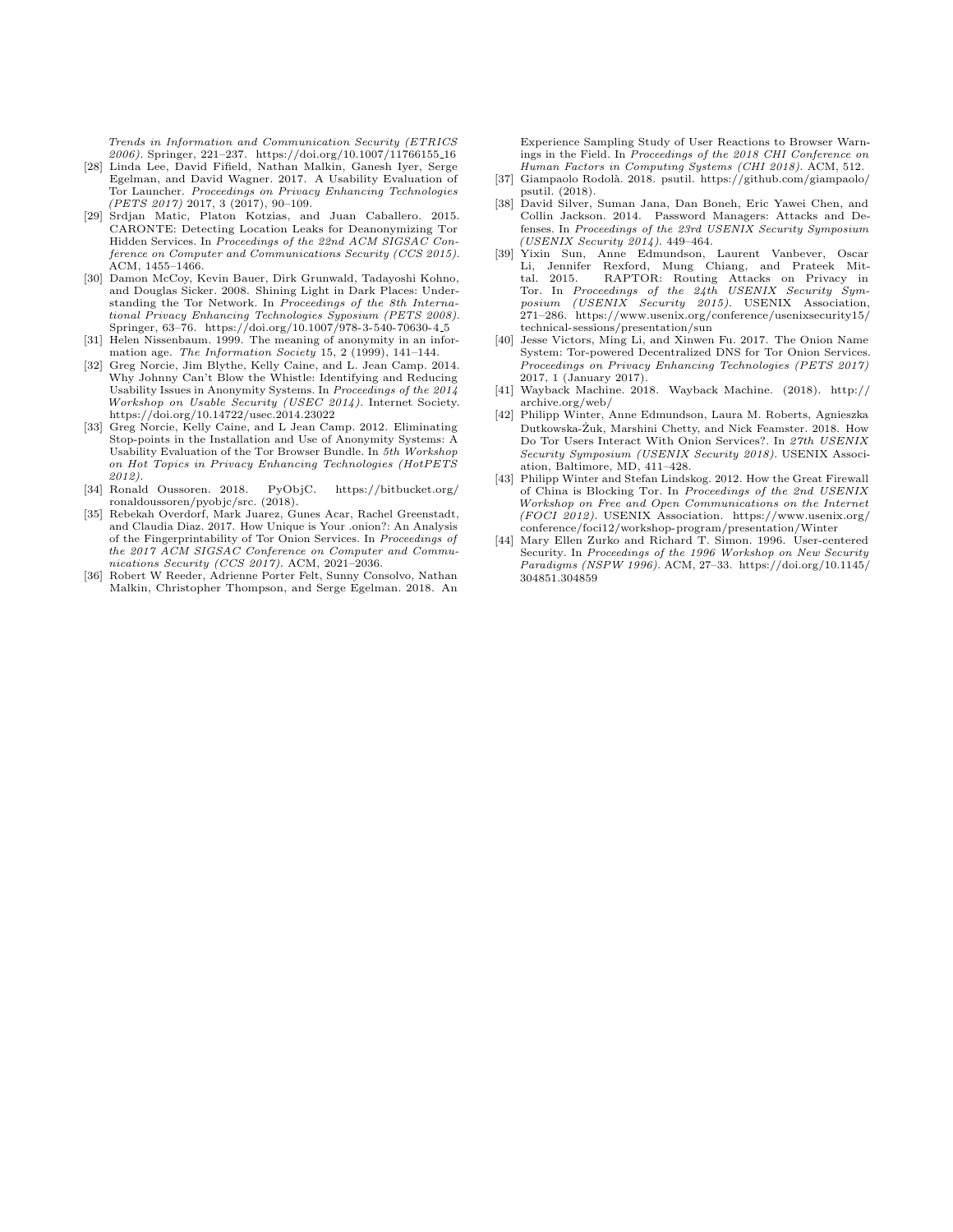## <span id="page-13-0"></span>A QUESTIONNAIRES

#### A.1 Tor Browser Questionnaire

- (1) Please enter your participant ID:
- (2) Which of the following best describes the issue(s) you encountered? (Check all that apply.)
	- (a) The Tor Browser was slow.
	- (b) Some parts of the Web site I wanted to view did not work.
	- (c) Many Web sites wanted to verify that I was human.
	- (d) The Tor Browser crashed.
	- (e) The Web site I wanted to view did not load in the Tor Browser.
	- (f) The Web site blocked the Tor Browser.
	- (g) I did not need the Tor Browser for the task at hand.
	- (h) I did not know how to proceed via the Tor Browser.
	- (i) The Web site I wanted to view was in an incorrect language or currency or showed results for a location far from me.
	- (j) The Web site I wanted to view prevented me from performing a specific action (e.g., logging in, posting a comment, etc.).
	- (k) I experienced an issue other than those mentioned above.
- (3) Please provide more details on the above issue(s) you encountered:
- $(4)$  (*Optional*) Please specify the address (URL $(s)$ ) of the Web site(s) that you were browsing when you encountered the above issue(s):

#### A.2 Switched Browser Questionnaire

- (1) Please enter your participant ID:
- (2) Did you encounter any issues with the Tor Browser that caused you to switch to another browser?[5](#page-13-1)
	- (a) Yes
	- (b) No
	- (c) Not Applicable: I did not switch to another browser from the Tor Browser.
- (3) Which of the following best describe the issue(s) you encountered? (*Check all that apply.*)
	- (a) The Tor Browser was slow.
	- (b) Some parts of the Web site I wanted to view did not work.
	- (c) Many Web sites wanted to verify that I was human.
	- (d) The Tor Browser crashed.
	- (e) The Web site I wanted to view did not load in the Tor Browser.
	- (f) The Web site blocked the Tor Browser.
	- (g) I did not need the Tor Browser for the task at hand.
	- (h) I did not know how to proceed via the Tor Browser.
	- (i) The Web site I wanted to view was in an incorrect language or currency or showed results for a location far from me.
- (j) The Web site I wanted to view prevented me from performing a specific action (e.g., logging in, posting a comment, etc.).
- (k) I experienced an issue other than those mentioned above.
- (4) Please provide more details on the above issue(s) you encountered:
- $(5)$  (*Optional*) Please specify the address (URL $(s)$ ) of the Web site(s) that you were browsing when you encountered the above issue(s):

#### A.3 Other Browser Questionnaire

- (1) Please enter your participant ID:
- (2) Which browser did you use during this browsing session?
	- (a) Edge
	- (b) Chrome
	- (c) Firefox
	- (d) Safari
	- (e) Opera
	- (f) Other. Please specify:
- (3) Why did you use the above browser instead of the Tor Browser? (Check all that apply.)
	- (a) I forgot to use the Tor Browser.
	- (b) I was annoyed with using the Tor Browser.
	- (c) I did not want to use the Tor Browser for this session.
	- (d) The Tor Browser was slow.
	- (e) Some parts of the Web site I wanted to view did not work in the Tor Browser.
	- (f) Many Web sites wanted to verify that I was human.
	- (g) The Web site I wanted to view did not load in the Tor Browser.
	- (h) The Web site I wanted to view blocked the Tor Browser.
	- (i) I did not need the Tor Browser for the task at hand.
	- (j) I did not know how to proceed via the Tor Browser.
	- (k) The Web site I wanted to view prevented me from performing a specific action (e.g., logging in, posting a comment, etc.).
	- (l) None of the above.
- (4) Please provide more details regarding the above reason(s):
- (5) Which category of Web sites were you browsing during this session? (Check all that apply.)
	- (a) Adult
	- (b) Arts
	- (c) Business
	- (d) Communication (e.g., emails, chat, conferencing, etc.)
	- (e) Computers
	- (f) Games
	- (g) Health
	- (h) Home
	- (i) Kids and Teens
	- (j) Lifestyle
	- (k) News

<span id="page-13-1"></span><sup>5</sup> If the participant did not answer 'Yes,' he or she was not presented further questions.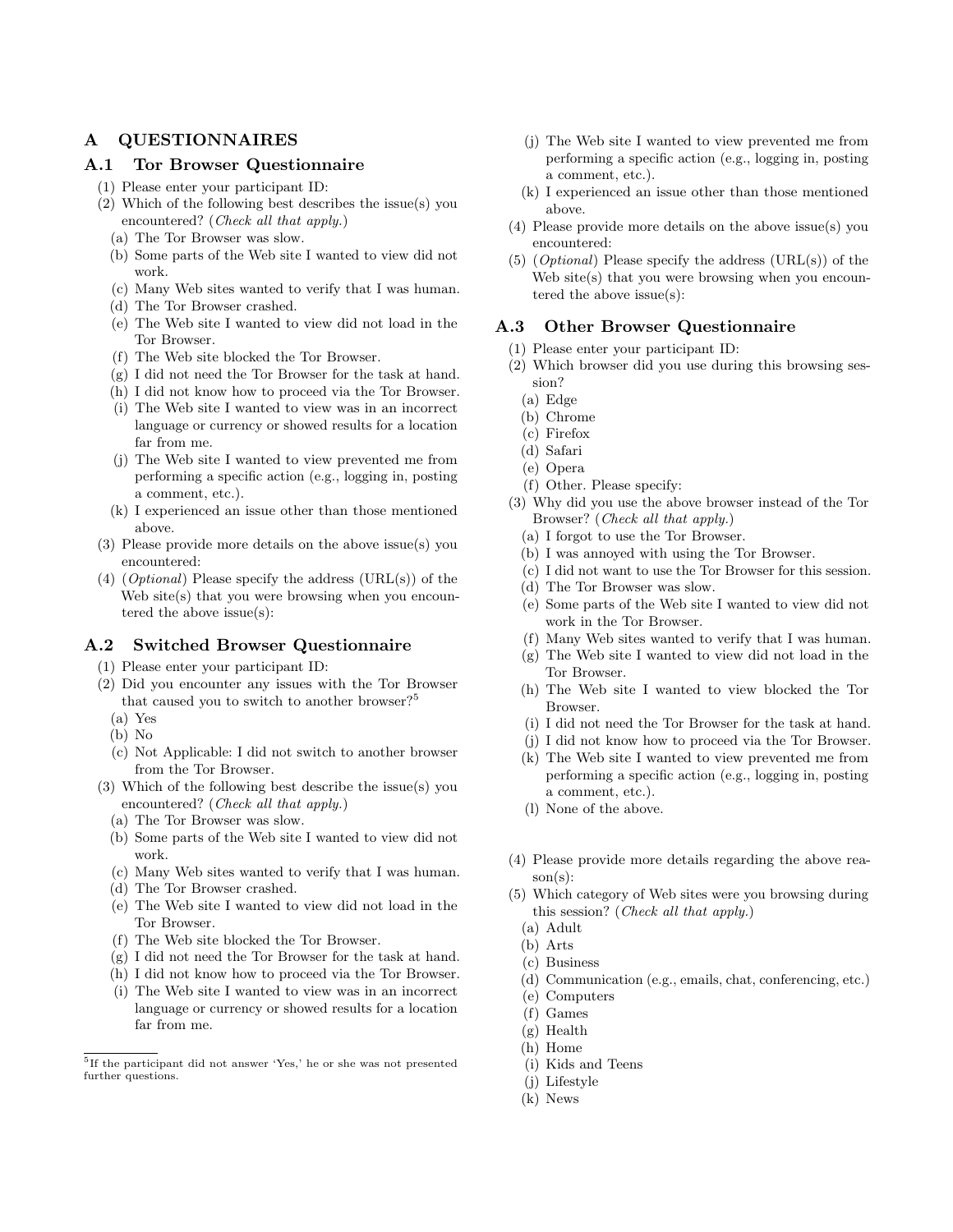- (l) Recreation
- (m) Reference
- (n) Regional
- (o) Social Media
- (p) Science
- (q) Shopping
- (r) Society
- (s) Sports
- (t) Technology
- (u) World

## <span id="page-14-1"></span>B INTERVIEW QUESTIONS

Please keep in mind that there are no incorrect answers to these questions. Any answers you provide will remain strictly confidential with access limited only to the research team unless otherwise required by law. Additionally, you may refuse to answer any question. All questions are optional.

This interview will be recorded to aid in the analysis performed by the researchers. After the interview is transcribed, the audio data will be deleted. Anonymous transcribed data will be retained indefinitely. If you wish, you can request that the recording device be disabled at any time.

Do you consent to the audio recording of this interview? Do you consent to the indefinite retention of the anonymous transcribed interview data?

- (1) Please describe your experience using the Tor Browser.
- (2) Please tell us about some of the issues you encountered
	- using the Tor Browser as your default browser.
	- (a) Could you elaborate on the issue?
	- (b) Did you encounter this issue more times than you reported it in the online questionnaires?
	- (c) On which categories of Web sites did this issue occur?
	- (d) Would this issue hinder you from using the Tor Browser in the future?
- (3) Will you continue using the Tor Browser after this study? Why or why not?
- (4) In your opinion, which of the issues you encountered while using the Tor Browser caused the most confusion and/or frustration?
- (5) One issue many Tor Browser users face is long waiting times (high latency). However, this latency can be an artifact of how Tor protects your identity. Indeed, in some instances latency and anonymity are transactional: higher latency can lead to better protection. Knowing this, are there certain tasks for which you would be willing to tolerate latency to gain anonymity?
- (6) Are there any other issues that you encountered while using the Tor Browser that you wish to report?
- (7) Is there anything else I should have asked?

## <span id="page-14-0"></span>C WRITE-UP PROMPT

Write an essay of about 2-3 single-spaced pages about your experience of using the Tor Browser as your default and primary browser for the duration of one week. Your essay should describe your positive and negative experiences with the user interface and user experience of the Tor Browser. Please provide specific examples along with respective relevant contextual details. Please include a discussion of what you learned specifically about the Tor Browser and Tor as well as generally about Web technology, anonymity, surveillance, etc. Feel free to propose creative solutions or improvements that could have helped you utilize the Tor Browser more effectively. Please also indicate whether your browsing behavior during the study period was typical of your browsing behavior at other times. If your browsing practices during the study period differed from your typical practices, please explain how and why. You may also comment on your study participation experience, such as the questionnaires prompted by the script throughout the week.

## <span id="page-14-2"></span>D PRESTUDY QUESTIONNAIRE

[Information about Study Procedures]

- (1) Do you agree to participate in this study?
- (2) Please enter your participant ID:
- (3) What is your year of birth?
- (4) What is your current nationality?
- (5) How long have you lived in the US?
- (6) What is your gender?
	- Male
	- Female
	- Other
	- Do not wish to specify
- (7) What is your ethnicity?
	- American Indian or Native American
	- Asian
	- Black or African American
	- Hispanic
	- Native Hawaiian or Other Pacific Islander
	- White / Caucasian
	- Other
	- Do not wish to specify
- (8) What is your major field of study?
- (9) What is your current employment status?
	- Employed full time
	- Employed part time
	- Unemployed looking for work
	- Unemployed not looking for work
	- Retired
	- Homemaker
	- Unable to work
	- Do not wish to specify
- (10) Have you used the Tor Browser before?
	- Yes
	- No
	- Not sure
- (11) What is the operating system of the computer (desktop or laptop) that you use as your primary computer?
	- Windows
	- MacOS
	- Linux
	- Other
- (12) What is the operating system of your primary phone?  $\bullet$  iOS